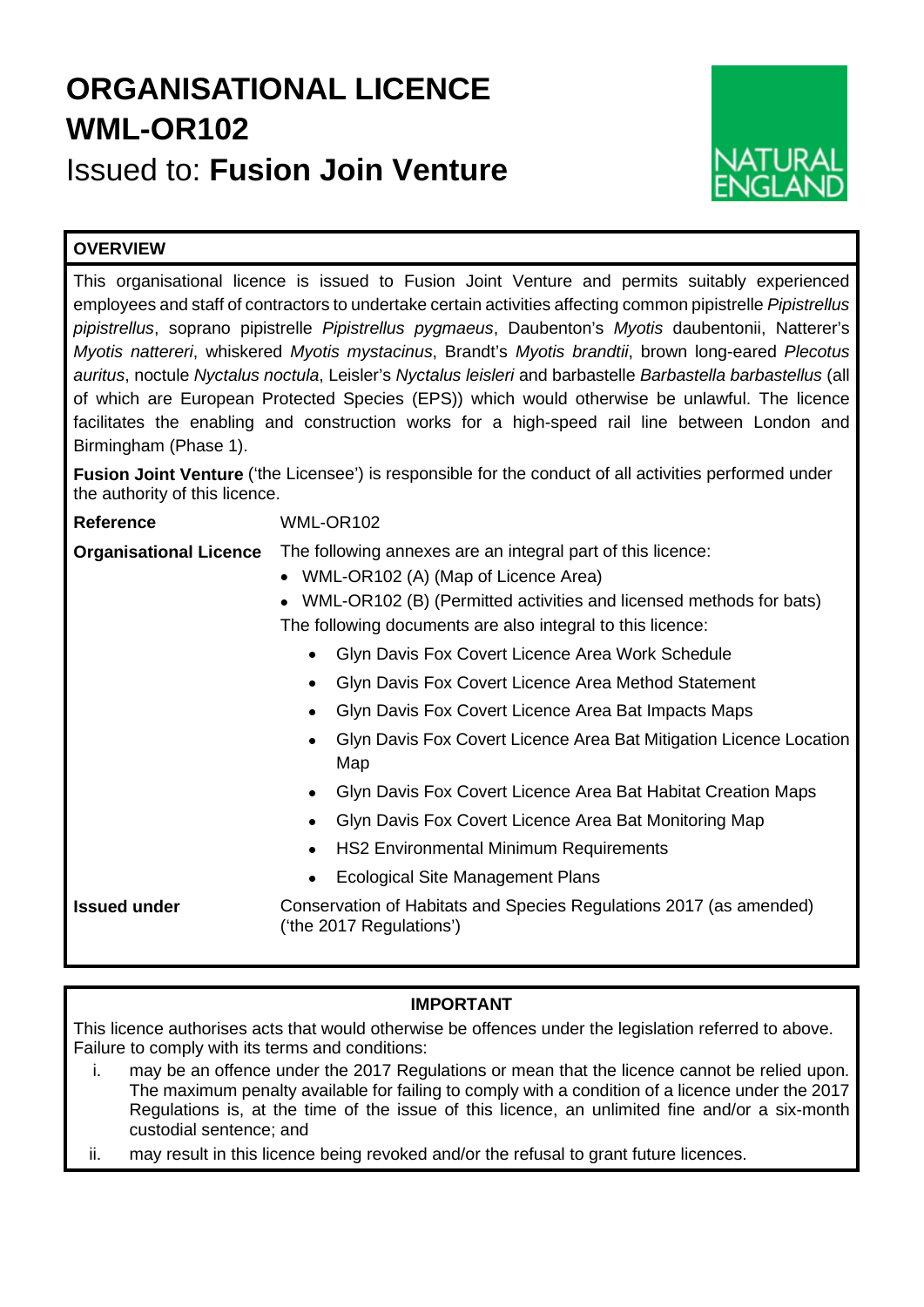If the activity that you wish to undertake is not covered by this licence, or if you are unable to comply with any of the terms and conditions which apply to the use of this licence, then you will need to apply to Natural England for a separate licence.

This licence is not a consent or assent for the purposes of Part II of the Wildlife and Countryside Act 1981 (as amended) ("the 1981 Act") in respect to Sites of Special Scientific Interest. It is your responsibility to get consent if required (see Information & Advice note c).

Under the Conservation of Habitats and Species Regulations 2017 Natural England has granted this licence to affect common pipistrelle *Pipistrellus pipistrellus*, soprano pipistrelle *Pipistrellus pygmaeus*, Daubenton's *Myotis daubentonii*, Natterer's *Myotis nattereri*, whiskered *Myotis mystacinus*, Brandt's *Myotis brandtii*, brown long-eared *Plecotus auritus*, noctule *Nyctalus noctula*, Leisler's *Nyctalus leisleri* and barbastelle *Barbastella barbastellus,* for the purpose of:

**Imperative reasons of overriding public interest including those of a social or economic nature and beneficial consequences of primary importance for the environment, under regulation 55(2)(e) of the 2017 Regulations, being satisfied that as regards the purpose specified in this licence that there is no satisfactory alternative and that the actions authorised will not be detrimental to the maintenance of the populations of the species concerned at a favourable conservation status in their natural range.**

to: **Fusion Joint Venture** (hereafter referred to as the "**Licensee**") of The Gate House, Gatehouse Way, Aylesbury, Buckinghamshire HP19 8DB.

**To:** Carry out the activities detailed in

• Annex WML–OR102 (B)

**Between the dates of: 1<sup>st</sup> October 2021 and 30<sup>th</sup> September 2031** 

**Project Description:** Licensed activities associated with enabling and construction works for a highspeed rail line between London and Birmingham (Phase 1).

**At:** The Licensed Area shown as a blue polygon on the map in Annex WML-OR102(A).

This licence is granted subject to the Licensee, including its servants and named agents, adhering to:

- the licence terms and conditions specified below and in the Annexes to this licence: and
- the Glyn Davis Fox Covert Licence Area Method Statement, the Glyn Davis Fox Covert Licence Area Work Schedule, the Glyn Davis Fox Covert Licence Area Bat Impacts Map, the Glyn Davis Fox Covert Licence Area Habitat Creation Maps, and the HS2 Environmental Minimum Requirements.

Terms and requirements that express conditionality are conditions of this licence whether so called or not.

The headings used in this licence and its Annexes are for convenience only and shall have no effect upon the interpretation of this licence or its conditions.

# **DEFINITIONS USED IN THIS LICENCE**

| Accredited Agent(s)     | A suitably trained and experienced person who has been appointed by the<br>Named Ecologist (in accordance with Condition 3) and who is able to carry<br>out work under this licence without the personal supervision of the Named<br>Ecologist. |
|-------------------------|-------------------------------------------------------------------------------------------------------------------------------------------------------------------------------------------------------------------------------------------------|
| <b>Appointed Person</b> | An employee of the Licensee who is nominated to act as a single point of<br>contact for Natural England with regard to this licence and is responsible for<br>overseeing use of the licence, including record keeping, reporting and            |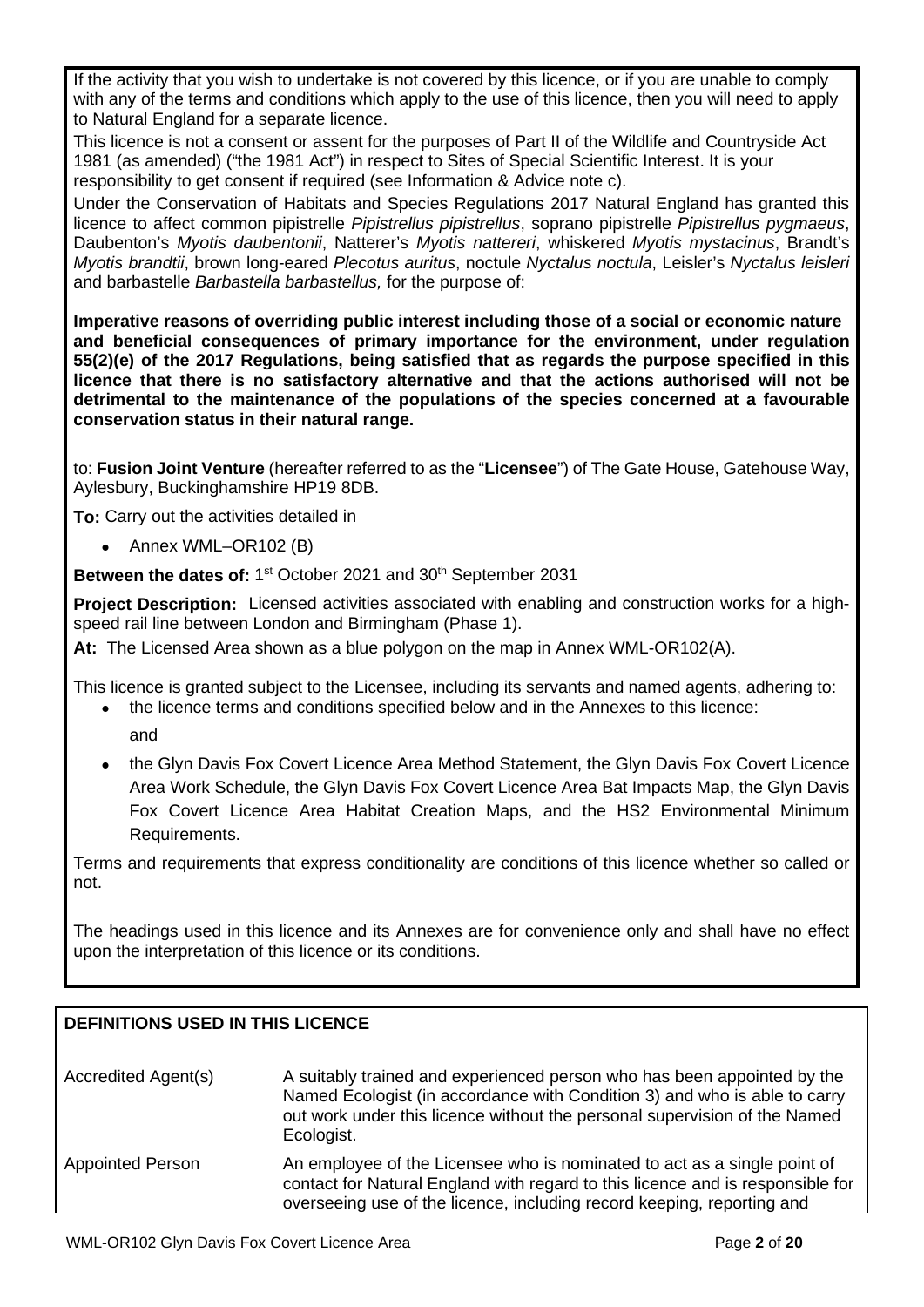compliance. Assistant(s) A person assisting a Named Ecologist or Accredited Agent who has been appointed by the Named Ecologist (in accordance with Condition 3) and who is only authorised to act under this licence whilst they are under the direct supervision of the Named Ecologist or an Accredited Agent. HS2 Environmental Minimum Requirements The environmental minimum requirements set out the government's high level environmental and sustainability commitments that accompany the High Speed Rail (London - West Midlands) Act 2017. Ecological Site Management Plans (ESMPs) HS2 Ltd Contractors are required to produce ESMPs for habitat creation areas, designated sites and ancient woodlands, as prescribed by paragraph 4.8.3 of the Environmental Minimum Requirements (EMRs). These plans set out the site-specific control measures for HS2 contractors working within local authorities along the Phase One route. Licensed Area The area covered by this licence including Glyn Davis Fox Covert Licence Area at SP 46280 53596 shown as a blue polygon on the map in Annex WML-OR102(A). Named Ecologist **Contains a professional** and  $\overline{a}$  (i.e.,  $\overline{b}$ ), being a professional ecological consultant who has satisfied Natural England that he has the relevant skills, knowledge and experience of the species concerned (or such other person as approved in writing by Natural England) and who is authorised by the Licensee to act on its behalf for the purposes of this licence. Glyn Davis Fox Covert Licence Area Bat Impacts Maps The maps, given references Figure Da Impact Areas (dated 28 July 2021) and Figure Db Impacted Trees with Potential (dated 27 July 2021) of the Licenced Area submitted to Natural England on 13 August 2021, or the latest revised version that has been submitted by the Licensee and approved in writing by Natural England. Glyn Davis Fox Covert Licence Area Bat Mitigation Licence Location Map The map of the Licenced Area, given reference C5b Survey Area, dated 26 July 2021 and submitted to Natural England on 13 August 2021, or the latest revised version that has been submitted by the Licensee and approved in writing by Natural England. Glyn Davis Fox Covert Licence Area Bat Habitat Creation Maps The maps, given references Figure E3a Roost Features (dated 26 July 2021), E3b Temporary Connectivity (dated 30 July 2021), and E3c Permanent Planting (dated 26 July 2021) submitted to Natural England on 13 August 2021, or the latest revised version that has been submitted by the Licensee and approved in writing by Natural England. Glyn Davis Fox Covert Licence Area Bat Monitoring Map The map of the Licenced Area, given reference Figure E4 Monitoring, dated 30 July 2021 and submitted to Natural England on 13 August 2021, or the latest revised version that has been submitted by the Licensee and approved in writing by Natural England. Glyn Davis Fox Covert Licence Area Method **Statement** The method statement for bats at the Licensed Area, submitted to Natural England using template WML-A13.3 (01/19), on 13 August 2021, or the latest revised version that has been submitted by the Licensee and approved in writing by Natural England. Glyn Davis Fox Covert Licence Area Work **Schedule** The schedule of works at the Licensed Area, submitted to Natural England dated 4 August 2021 using template WML-A13a-E5a&b, or the latest revised version that has been submitted by the Licensee and approved in writing by Natural England.

References to specific sections, figures or other parts of a document apply to the relevant section, figure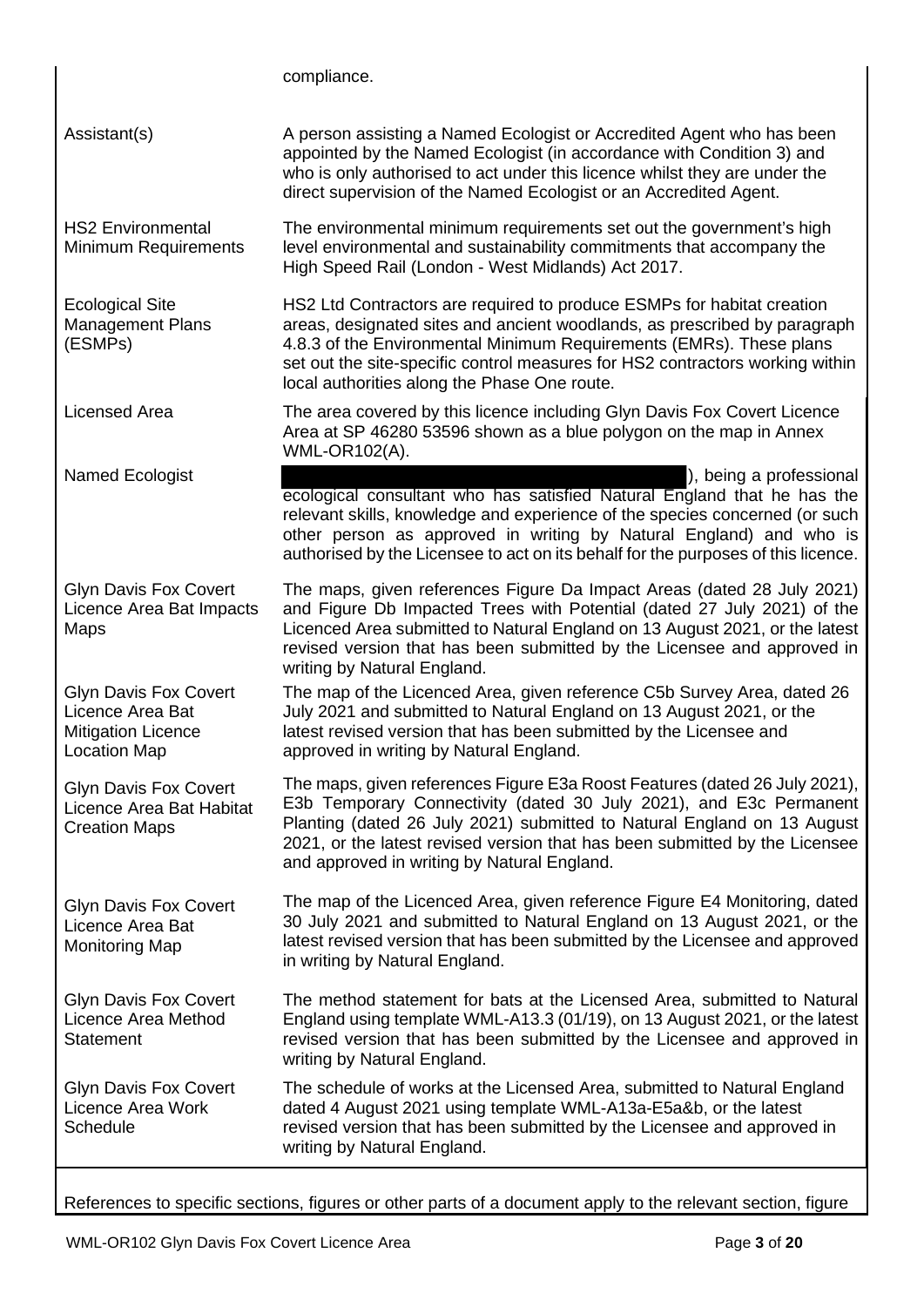or part in the revised and approved version unless otherwise stated.

## **LICENCE CONDITIONS**

## **Who may use this licence**

1. This licence includes Annex WML-OR102(A) and Annex WML-OR102(B), which contain additional terms and conditions of use.

## **People authorised to use this licence**

- 2. Licensed activities may only be carried out under this licence by:
	- a. the Named Ecologist;
	- b. Accredited Agents; and
	- c. Assistants.
- 3. An Accredited Agent or Assistant must carry a signed copy of the authorisation letter from the Named Ecologist, appointing them by name for the purpose of this licence, while carrying out licensed activities in the Licensed Area and must produce this authorisation letter to any police or Natural England officer on request.

## **Working under this licence**

- 4. The Licensee has primary responsibility for ensuring that all activities carried out in the Licensed Area comply with the terms and conditions of the licence.
- 5. Before commencing activities under this licence, the Licensee shall nominate an Appointed Person whose details will be provided to Natural England in writing to oversee use of this licence. The Licensee shall promptly update Natural England in writing of a replacement Appointed Person if that person changes.
- 6. The Named Ecologist is responsible for undertaking and/or overseeing the work undertaken in respect of the licensed species. The Named Ecologist is responsible for checking the suitability and competence of any Accredited Agents or Assistants employed in the Licensed Area to undertake the required duties.
- 7. The Licensee and all persons acting under this licence must comply with:
	- a. the terms and conditions of this licence and its Annexes WML–OR102 (A) and WML–OR102 (B); and
	- b. the Glyn Davis Fox Covert Licence Area Method Statement, Glyn Davis Fox Covert Licence Area Bat Mitigation Licence, Glyn Davis Fox Covert Licence Area Location Map, the Glyn Davis Fox Covert Licence Area Work Schedule, the Glyn Davis Fox Covert Licence Area Bat Impacts Maps, and the Glyn Davis Fox Covert Licence Area Work Bat Creation Maps; and
	- c. HS2 Environmental Minimum Requirements.
- 8. If there are conflicts or inconsistencies between commitments in the documents in condition 7(b) and the terms and conditions of this licence and its annexes, the licence and annexes will prevail. Any other conflicts or inconsistencies between the documents in condition 7(b) will be interpreted on a precautionary basis to ensure the protection of bats.
- 9. While engaged in licensed activities, the Licensee shall make a copy of the licence and its Annexes available for inspection on each site in the Licensed Area where the activities are taking place and shall produce it on demand to any constable or an officer of Natural England.
- 10. All reasonable precautions must be taken to ensure that unnecessary suffering and harm to the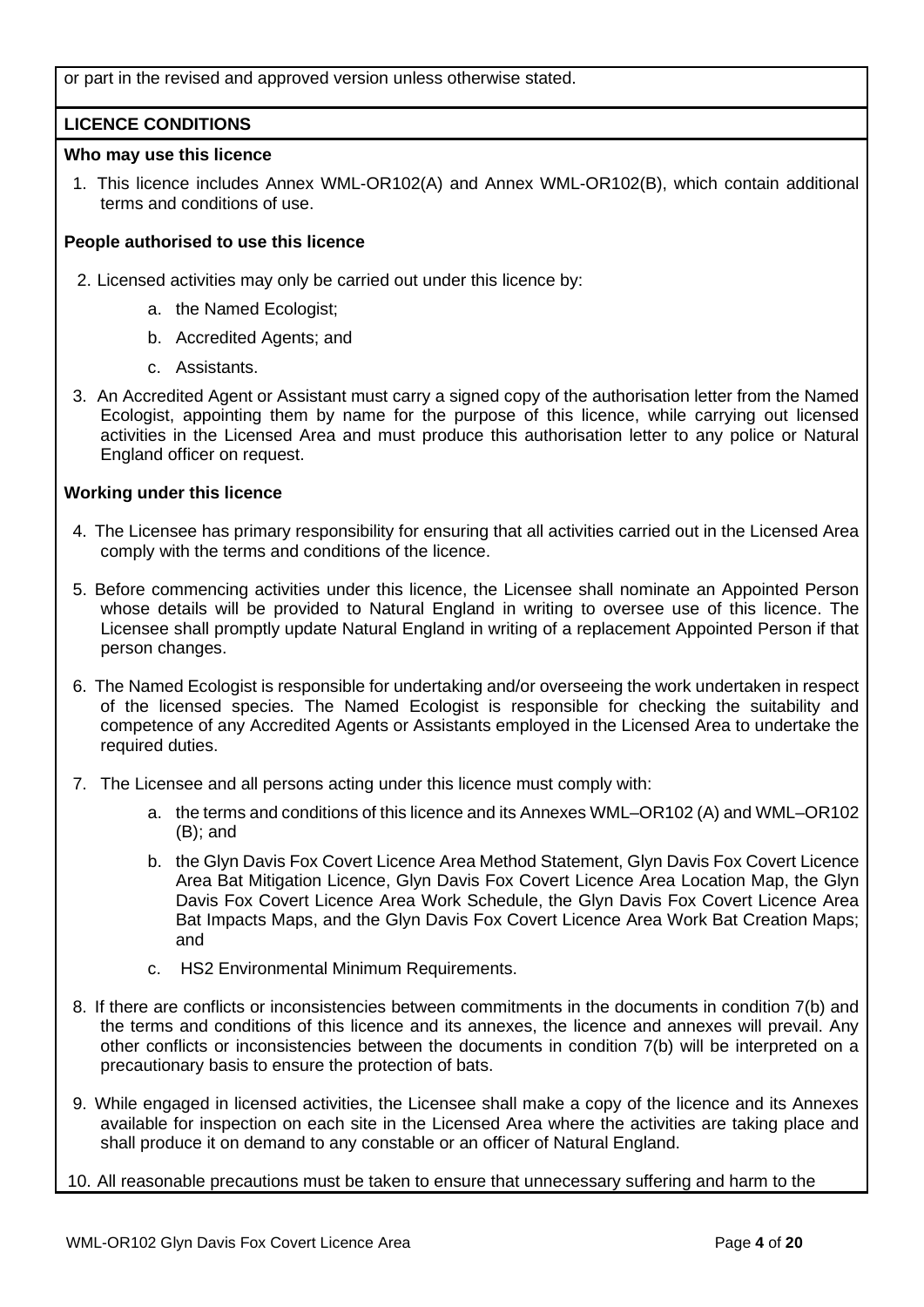species covered by this licence is avoided.

## **Where the licence may be used**

11. This licence may only be used within the Licensed Area and for the activities specified in Annex WML– OR102 (B).

## **Surveying and Monitoring**

- 12. Pre-work surveys must be appropriately resourced and undertaken at suitable times and in accordance with Annex WML-OR102 (B).
- 13. Monitoring must be undertaken in accordance with section E4.2b of the Glyn Davis Fox Covert Licence Area Method Statement (see definition above). Any relevant amendments to monitoring will be agreed with Natural England through a licence modification request and the Strategy will be reviewed before the end of the licence.

## **Recording and reporting requirements**

- 14.The Licensee must maintain a record of all bat-related activities carried out under the authority of this licence necessary for reporting to Natural England, including (as a minimum):
	- a) a list of all persons authorised to act under the licence and in what capacity (i.e. Accredited Agent or Assistant);
	- b) any action undertaken under this licence;
	- c) any mitigation or compensation provision;
	- d) any surveying and monitoring conducted;
	- e) any dead or injured bat found in the Licensed Area; and
	- f) any incidents or reports of activities in breach of this licence, including details of steps taken, and any disciplinary, remedial or corrective action.

These records are to be kept until two years after the final licensed action is undertaken and are to be made available for inspection by Natural England at any reasonable time.

- 15.Survey and monitoring records for bats must be submitted to the Local Biological Record Centre and to the relevant national recording scheme (or National Biodiversity Network (NBN) Atlas if there is no appropriate scheme) every other year.
- 16. An annual report of activities conducted under this licence must be sent by the Licensee to Natural England (at the address given below) for the first reporting year of  $1<sup>st</sup>$  October 2021 – 31 December 2021 and submitted by 14 January 2022, and thereafter by 14 January for each subsequent reporting year of 01 January – 31 December, even if the licence is not used.
- 17.The long-term Mitigation, Monitoring and Management of the site will be reviewed after 8 years.

### **Future management**

18. All ESMPs applicable to the Licensed Area, or any part of it, must be updated to include the bat specific habitat management, maintenance and monitoring by or on behalf of the Licensee before the 31<sup>st</sup> March 2022, or prior to required actions and in line with the licensing requirements of the Glyn Davis Fox Covert Licence Area Method Statement (see definition above). The Licensee shall ensure compliance with the requirements of all ESMPs applicable to the Licensed Area, or any part of it, for the full period of the licence and will consult with Natural England in relation to any amendment or proposed amendment to any such ESMP.

### **Licence compliance**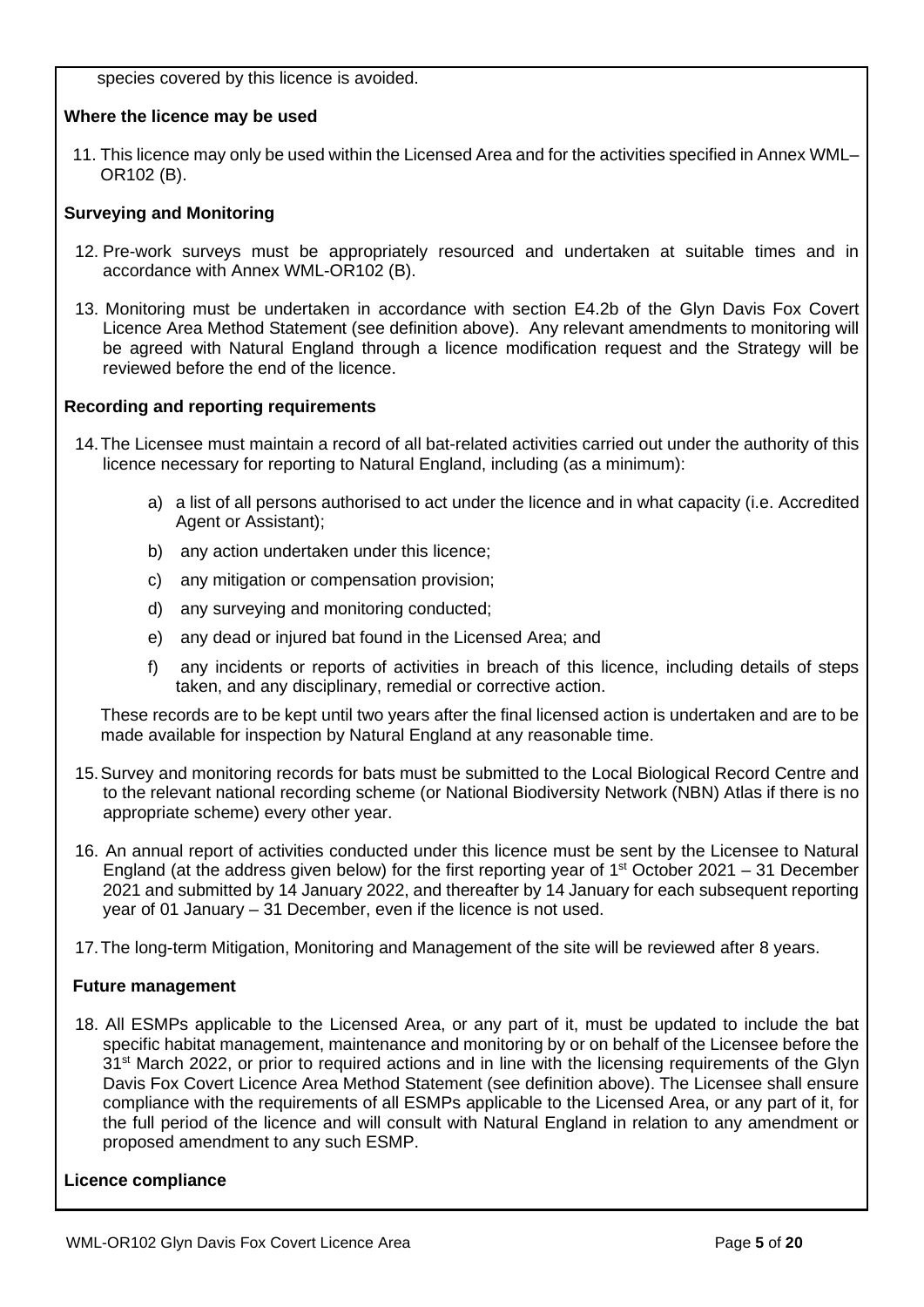- 19. For the purpose of ascertaining whether the conditions of this licence are being, or have been, complied with, the Licensee, the Named Ecologist and each Accredited Agent, Appointed Person and Assistant shall permit an officer of Natural England reasonable access to land where operations are being undertaken under this licence. Officers of Natural England shall also be permitted to be present during any operations carried out under the authority of this licence. Any such officer of Natural England may be required to produce his/her identification on demand and will be permitted to be accompanied by such persons as he/she considers necessary for the purpose of the visit. The Named Ecologist and each Accredited Agent, Appointed Person and Assistant shall give all reasonable assistance to an officerof Natural England and any persons accompanying him/her.
- 20.Failure to comply with the terms and conditions of this licence (including the recording and reporting requirements) will, by default, render this licence null and void and it may not be relied upon until such time that Natural England confirms in writing that its use may resume.
- 21. Natural England must be informed of all breaches to this licence within 48 hours of the Licensee becoming aware of a breach occurring. Unless advised otherwise by Natural England, the Licensee must take the necessary steps to address any breaches or poor practice identified as soon as practicable.
- 22. Persons acting under this licence must abide by the following disease risk management precautions to minimise the risk of accidentally transmitting the virus that causes COVID-19 from people to captive or wild mammals:
	- a. Anyone showing symptoms of COVID-19 or living with someone showing symptoms of COVID-19, or who has been in contact with someone with COVID-19, must not undertake any licensed activities.
	- b. Limit close proximity, including handling of mammals, to where this is necessary to carry out the licensed activity.
	- c. Disposable gloves and a face covering must be worn when handling, and if you are in close proximity to, any mammal.
	- d. Good hygiene practices must be followed including hand washing with soap and/or hand sanitising (with 70% alcohol-based sanitiser), before and after close proximity to or handling mammals, their food and/or associated supplies.
	- e. All equipment used for handling and transporting, or coming into contact with mammals, must be cleaned and disinfected before and after use. Any non-disposable gloves that have been used for mammal handling, and face coverings, must be washed between uses. Any products used to clean and disinfect equipment must be safe for use where there could be contact with animals, and used at an effective and safe dilution rate (see 'Information and Advice Note' o).
	- f. At all times, you must follow the latest government guidance on COVID-19 that is in force and in place at the time that the licensed activity is being carried out.

In this context, 'close proximity' between people and mammals means being in the same room or vehicle, or within 2 m outdoors.

**Issued by and on behalf of Natural England on 1st October 2021** 

# **INFORMATION AND ADVICE**

- a. Any requests for information in a licence will be considered under the Environmental Information Regulations 2004 and the Freedom of Information Act 2000 as appropriate.
- b. The licence may be modified, extended, terminated or revoked at any time by Natural England or the Secretary of State, but this will not be done unless there are good reasons for doing so.
- c. This licence conveys no authority for actions prohibited by any other legislation. For example, anyone acting under this licence is not exempt from the provisions of Section 28E of the 1981 Act. This means that owners/occupiers are obliged to give notice to Natural England if they propose to carry out an operation likely to damage a Site of Special Scientific Interest (SSSI). To identify SSSIs and the features for which they are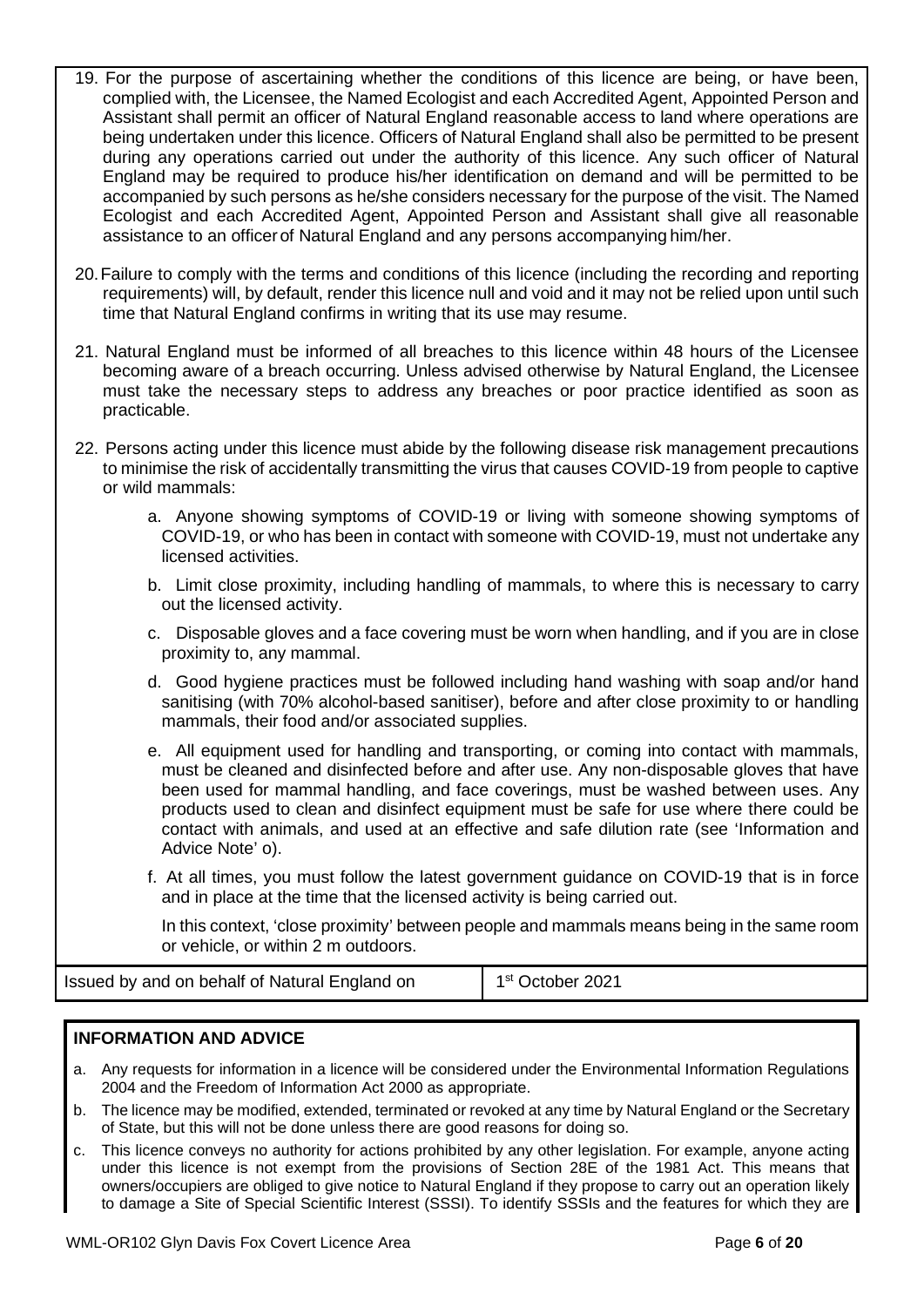designated, refer to www.magic.gov.uk. For further advice or to request consent for an activity please contact the Natural England 'Responsible Officer' for the relevant site(s). Contact details are available from the Natural England Enquiry Service (see below).

- d. No person convicted on or after 1 January 2010 of an offence under the Conservation of Habitats and Species Regulations 2017, the 1981 Act, the Protection of Badgers Act 1992, the Deer Act 1991, the Hunting Act 2004, the Wild Mammals (Protection) Act 1996, the Animal Welfare Act 2006 or the Protection of Animals Act 1911 (all as amended) may use this licence without the permission of Natural England unless, in respect of that offence, either:
	- i. they are a rehabilitated person for the purposes of the Rehabilitation of Offenders Act 1974 and their conviction is treated as spent; or
	- ii. a court has made an order discharging them absolutely.

Any request to use the licence by a person to whom this note applies will be considered on its merits.

e. The common name or names of species given in the Licence, Annexes, and associated documents are included by way of guidance only; in the event of any dispute or proceedings, it is the scientific name of a species that will be taken into account.

### **Training requirements**

f. Training must be relevant to the conditions and the activities permitted by the licence and should be undertaken at regular intervals. This should include: identification of European and other protected species, and non-native species relevant to the activities authorised by this licence and signs indicating they may be present; surveying techniques; best practice guidance and reasonable avoidance measures; mitigation techniques and methods, and a working knowledge of the relevant law.

### **General Welfare Considerations**

- g. Persons acting under this licence may photograph any protected species named in this licence in connection with licensed work provided that this causes no additional disturbance or any other harm.
- h. Under the Animal Welfare Act 2006 it is an offence to cause any unnecessary suffering to an animal under the control of man (section 4). This applies to the treatment of animals (including non-target species) held in nets, traps, etc.

### **The limits of licences**

- i. Licences permit action only for the purposes specified on that licence.
- j. Licences do not permit actions prohibited under any other legislation (unless it is clearly stated that the licence does), nor do they confer any right of entry upon land.
- k. Unless otherwise stated the provisions of Natural England licences only apply landward of the mean low water mark in England. The Marine Management Organisation is responsible for all licensing seaward of the mean low water mark.
- l. No work shall be carried out under this licence on a National Nature Reserve except with the prior written permission of Natural England's 'SSSI Adviser' for the relevant site(s) (contact details available from Enquiry Service – see below).

#### **Compliance and enforcement**

- m. The Licensee is expected to monitor compliance with the licence and to take action in the event that poor practice and/or non-compliance are identified. A person may be barred from using this licence by Natural England, for example, if that person breaches the conditions of this licence. In these circumstances Natural England will notify the Licensee.
- n. Natural England checks compliance with licences and the attached conditions. Where breaches are identified, these may be subject to enforcement action.

#### **Working during the coronavirus pandemic**

o) 'Safe4' is considered to be an appropriate disinfectant for equipment where there could be contact with animals. This product is considered effective against the virus that causes COVID-19 at a dilution of 1:50.

| <b>Contact details for Natural England</b>          | Other useful contacts                                                                                                        |  |  |  |
|-----------------------------------------------------|------------------------------------------------------------------------------------------------------------------------------|--|--|--|
| For licensing enquiries (& Reporting):              | <b>Local Record Centres: to find out where your nearest Local</b>                                                            |  |  |  |
| Telephone 020 802 61089                             | Record Centre is visit the Association of Local Environmental<br>Record Centres website at: http://www.alerc.org.uk/find-an- |  |  |  |
| HS2wildlifelicensing@naturalengland.org.uk<br>Email | Irc.html                                                                                                                     |  |  |  |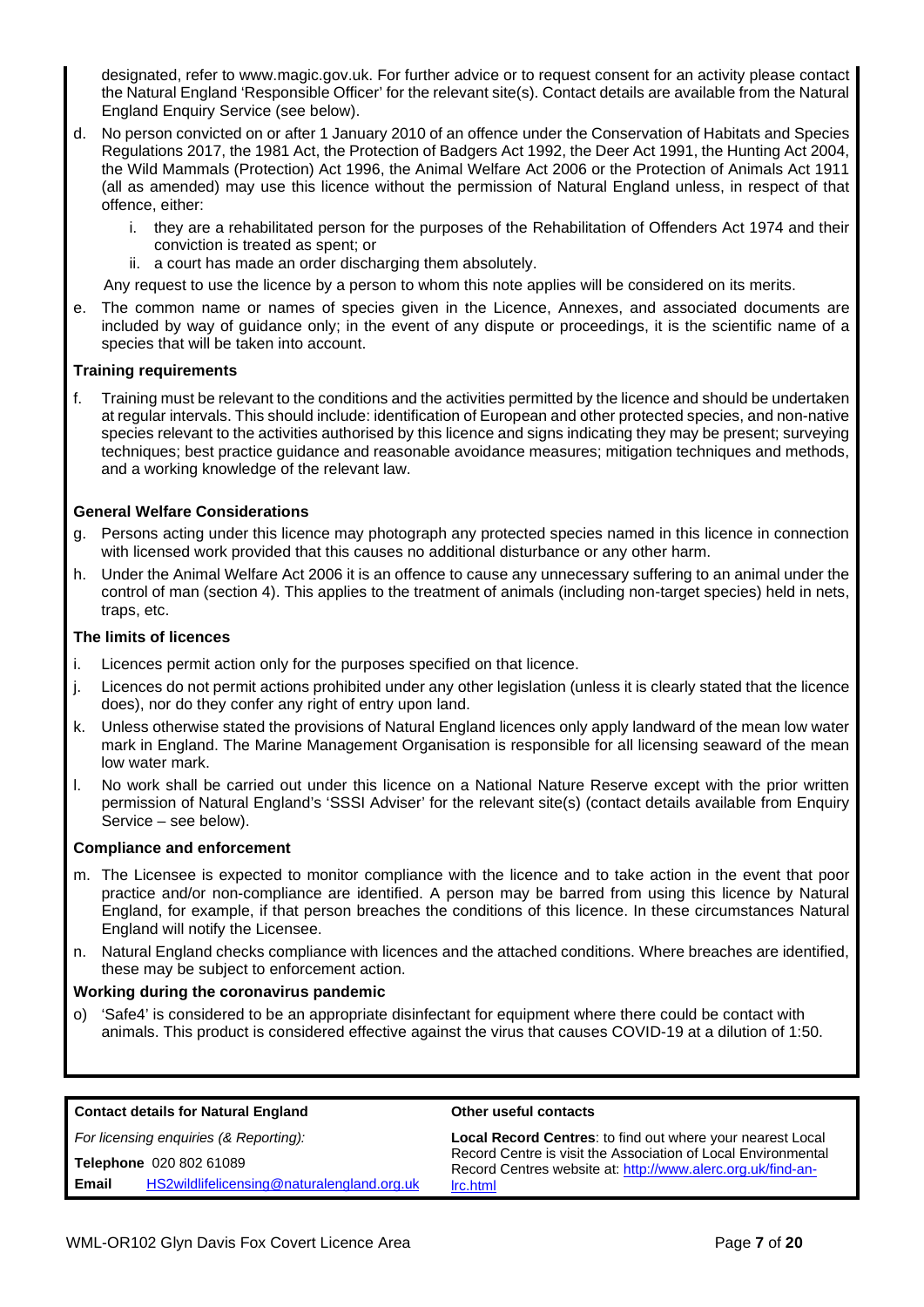#### **Postal address**

Wildlife Licensing, Natural England, Horizon House, Deanery Road, Bristol BS1 5AH *For other enquiries use the Enquiry Service:* **Telephone** 0300 060 3900 **Email** enquiries@naturalengland.org.uk **Web** Natural England - GOV.UK

**Legislation**: to view the full text of the legislation referred to in this licence visit http://www.legislation.gov.uk

**Feedback and Complaints:** we welcome and value your compliments, complaints, suggestions and comments about our services. Please see our 'Contact us' section for more details. https://www.gov.uk/government/organisations/naturalengland#org-contacts

#### **Using and Sharing Your Information**



#### **Who is collecting my data?**

The data controller is the Natural England, Foss House, Kings Pool, 1-2 Peasholme Green, York, Y01 7PX. You can contact the Natural England Data Protection Manager at: Natural England, County Hall, Spetchley Road, Worcester, WR5 2NP; foi@naturalengland.org.uk.

Any questions about how we are using your personal data and your associated rights should be sent to the above contact. The Data Protection Officer responsible for monitoring that Natural England is meeting the requirements of the legislation is: Defra group Data Protection Officer, Department for Environment, Food and Rural Affairs, SW Quarter, 2nd floor, Seacole Block, 2 Marsham Street, London SW1P 4DF. DefraGroupDataProtectionOfficer@defra.gsi.gov.uk.

#### **What if my data is being collected and how is it used? What is the legal basis for the processing?**

The information on the licence application form and any supporting material will be used by Natural England to undertake our licensing functions. This will include, but is not limited assessing your application, issuing a licence if applicable, monitoring compliance with licence conditions and collating licence returns and reports. The personal information we will process will include, but is not limited to your name and contact details, customer type and reasons for wanting a licence.

Processing is necessary for the performance of a task carried out in the public interest or in the exercise of official authority vested in the data controller. That task is to conduct the licensing functions as delegated by Defra to Natural England under Part 8 Agreement under section 78 of the Natural Environment and Rural Communities Act 2006

#### **Who will my data be shared with?**

Your personal data may be shared by us with the Department for Food, Environment and Rural Affairs and its executive agencies including the Rural Payments Agency and the Environment Agency. This will be used to monitor and evaluate the effectiveness of our work.

It may also be shared with:

- Police
- HS2 Ltd.

We will respect personal privacy, whilst complying with access to information requests to the extent necessary to enable Natural England to comply with its statutory obligations under the Environmental Information Regulations 2004, and the Freedom of Information Act 2000.

#### **If you are relying on my consent to process my data, can I withdraw my consent**?

No, because the processing is not based on consent.

#### **How long will my data be held for?**

Your personal data will be kept by us for 7 years after the expiry of your licence or longer if stated in the licence conditions.

#### **What will happen if I don't provide the data?**

Failure to provide this information will mean that Natural England will not be able process your licence application.

#### **Will my data be used for automated decision-making or profiling?**

The information you provide is not connected with individual decision making (making a decision solely by automated means without any human involvement) or profiling (automated processing of personal data to evaluate certain things about an individual).

#### **Will my data be transferred outside of the EEA?**

The data you provide will not be transferred outside the European Economic Area.

#### **What are my rights?**

A list of your rights under the General Data Protection Regulation, the Data Protection Act 2018, is accessible at: https://ico.org.uk/for-organisations/guide-to-the-general-data-protection-regulation-gdpr/individual-rights/

#### **How do I complain?**

You have the right to lodge a complaint with the ICO (supervisory authority) at any time. Should you wish to exercise that right full details are available at: https://ico.org.uk/for-organisations/guide-to-the-general-data-protection-regulationgdpr/individual-rights/

**Natural England's Information Charter can be found here:** https://www.gov.uk/government/organisations/naturalengland/about/personal-information-charter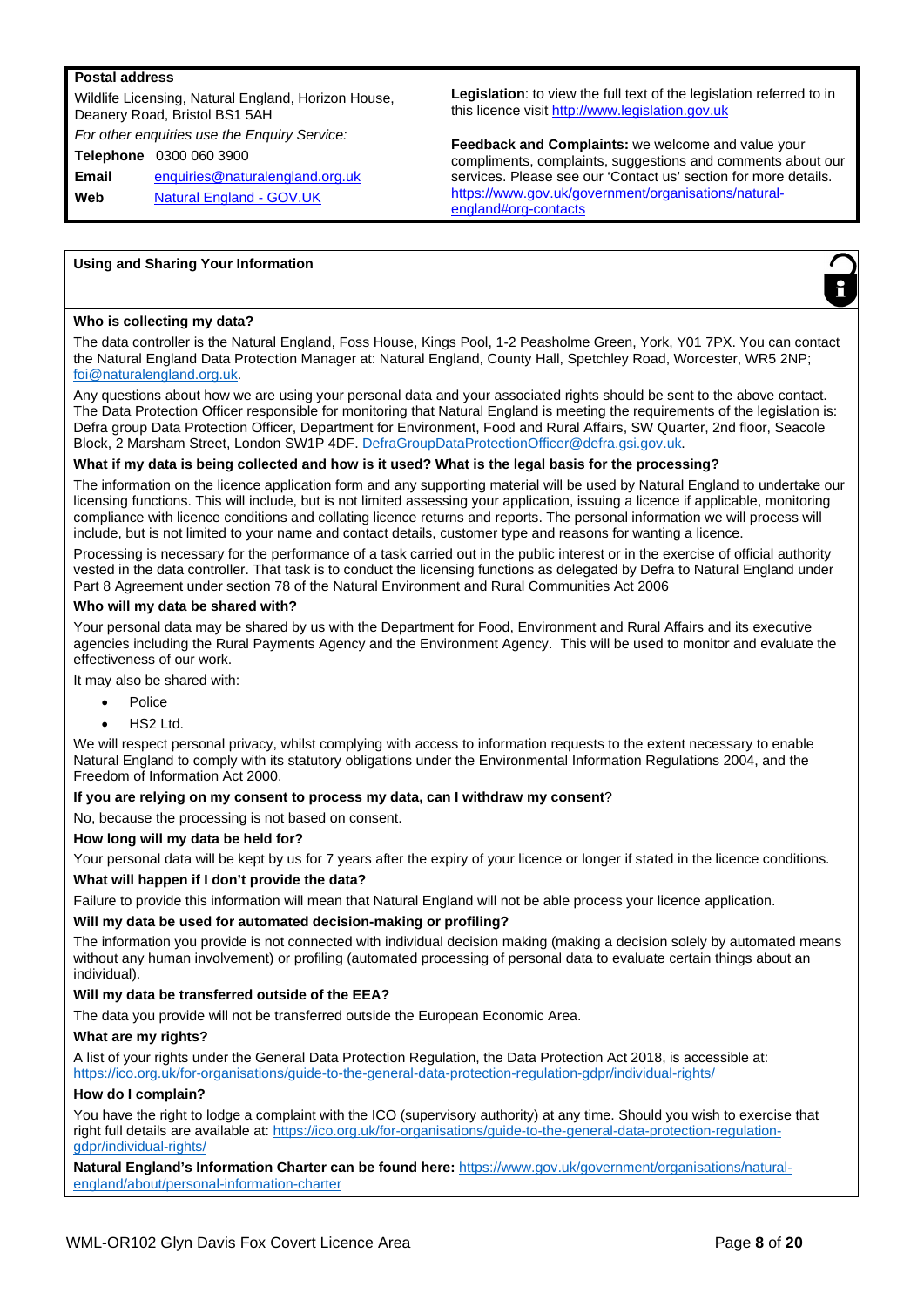# **ANNEX WML–OR102 (A)**

# This Annex defines the boundaries and areas of the Licensed Area – As shown on Figure C5b



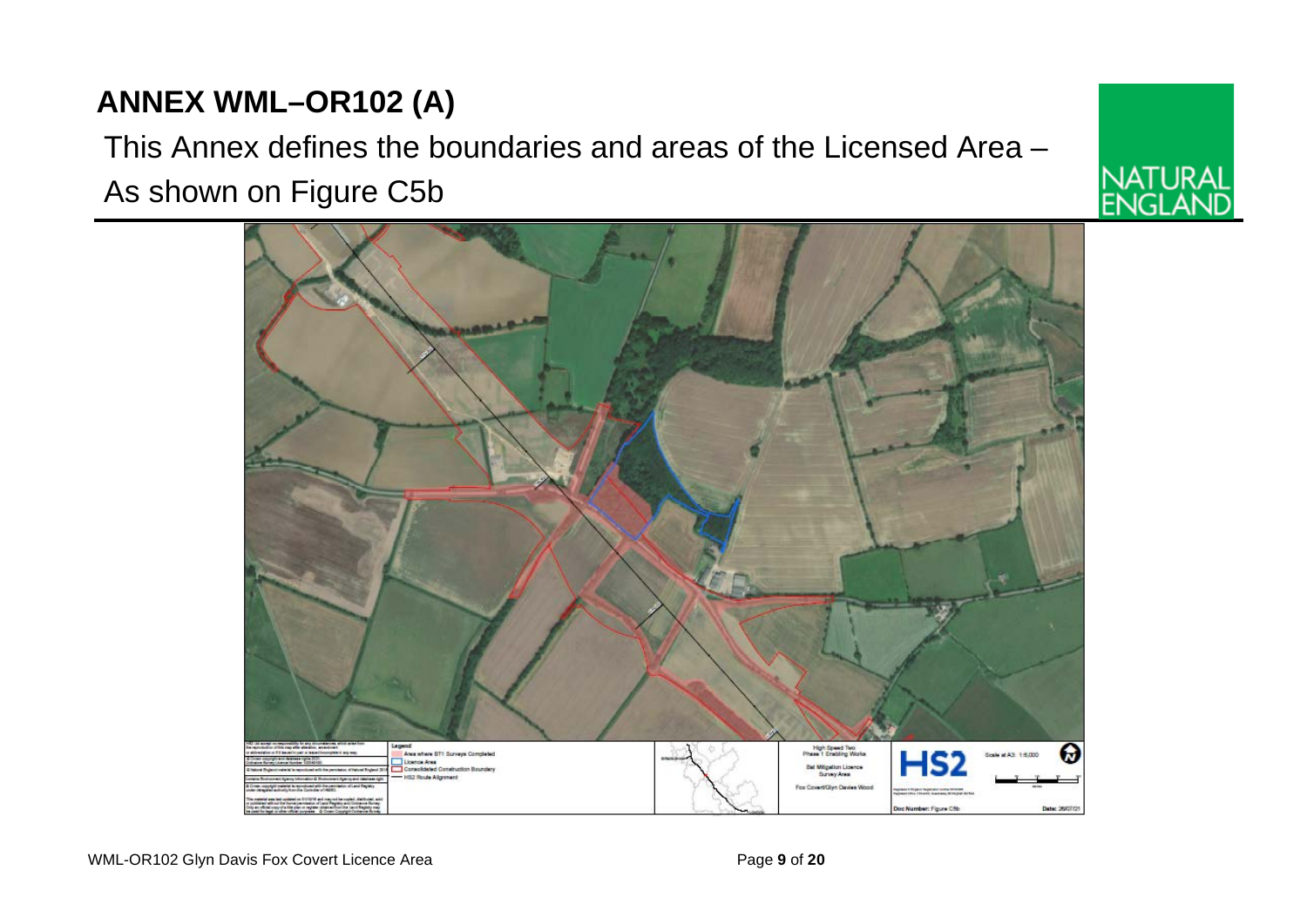# **ANNEX WML–OR102 (B)**

# Permitted activities and licensed methods for bats within the Licensed Area



| <b>OVERVIEW</b>                                                                                                                                                                                                                                                                                                                                                          |                                                                                                                                                                                                                                                                                      |  |  |  |  |  |  |  |  |
|--------------------------------------------------------------------------------------------------------------------------------------------------------------------------------------------------------------------------------------------------------------------------------------------------------------------------------------------------------------------------|--------------------------------------------------------------------------------------------------------------------------------------------------------------------------------------------------------------------------------------------------------------------------------------|--|--|--|--|--|--|--|--|
| This Annex specifies the activities and operations affecting bats that are permitted within the Licensed Area and includes relevant conditions.                                                                                                                                                                                                                          |                                                                                                                                                                                                                                                                                      |  |  |  |  |  |  |  |  |
|                                                                                                                                                                                                                                                                                                                                                                          | Surveys and inspections for bats in structures or trees identified as having bat roost potential must be undertaken to establish whether bats are present prior                                                                                                                      |  |  |  |  |  |  |  |  |
| licence is present.                                                                                                                                                                                                                                                                                                                                                      | to undertaking structure or tree works. This Annex does not permit works to structures or trees where a species of bat or roost types not covered by this                                                                                                                            |  |  |  |  |  |  |  |  |
| <b>Activities permitted</b>                                                                                                                                                                                                                                                                                                                                              | Capture                                                                                                                                                                                                                                                                              |  |  |  |  |  |  |  |  |
|                                                                                                                                                                                                                                                                                                                                                                          | ΙΙ.<br>Transport                                                                                                                                                                                                                                                                     |  |  |  |  |  |  |  |  |
|                                                                                                                                                                                                                                                                                                                                                                          |                                                                                                                                                                                                                                                                                      |  |  |  |  |  |  |  |  |
|                                                                                                                                                                                                                                                                                                                                                                          | Disturb<br>III.                                                                                                                                                                                                                                                                      |  |  |  |  |  |  |  |  |
|                                                                                                                                                                                                                                                                                                                                                                          | IV. Damage or destroy the resting places                                                                                                                                                                                                                                             |  |  |  |  |  |  |  |  |
|                                                                                                                                                                                                                                                                                                                                                                          | Damage or destroy breeding places of specified bat species (See Table 1 and Table 2 below).<br>V.                                                                                                                                                                                    |  |  |  |  |  |  |  |  |
|                                                                                                                                                                                                                                                                                                                                                                          | This licence permits activities affecting the following roost types only: Day roosts; Night roosts; Feeding perches; Transitional/ Occasional roosts; Mating sites;<br>Satellite roosts; Swarming sites; Maternity roosts and Hibernation roosts (see Definitions at Condition B26). |  |  |  |  |  |  |  |  |
| Purpose(s) for which these activities may be<br>conducted                                                                                                                                                                                                                                                                                                                | Imperative reasons of overriding public interest including those of a social or economic nature and<br>beneficial consequences of primary importance for the environment.                                                                                                            |  |  |  |  |  |  |  |  |
| <b>IMPORTANT</b>                                                                                                                                                                                                                                                                                                                                                         |                                                                                                                                                                                                                                                                                      |  |  |  |  |  |  |  |  |
| These activities are subject to the terms and conditions set out in the main licence in addition to those in this Annex. All terms and conditions in this Annex must<br>be fully adhered to whether or not they are identified in Table 1. Terms and conditions that have a particular relevance to an activity are identified in Table 1 for<br>ease of reference only. |                                                                                                                                                                                                                                                                                      |  |  |  |  |  |  |  |  |
|                                                                                                                                                                                                                                                                                                                                                                          | Definitions in the main licence also apply to this Annex and further definitions specific to this Annex are set out at Conditions B26 and B27.                                                                                                                                       |  |  |  |  |  |  |  |  |
|                                                                                                                                                                                                                                                                                                                                                                          | Interpreting the table of permitted activities and operations                                                                                                                                                                                                                        |  |  |  |  |  |  |  |  |
|                                                                                                                                                                                                                                                                                                                                                                          | Permitted activities and operations: a brief description of each activity or operation permitted under the licence.                                                                                                                                                                  |  |  |  |  |  |  |  |  |
|                                                                                                                                                                                                                                                                                                                                                                          | Actions made lawful by this licence: for each activity or operation listed the presence of a corresponding 'X' indicates which acts are made lawful if<br>conducted in accordance with the terms and conditions of this licence.                                                     |  |  |  |  |  |  |  |  |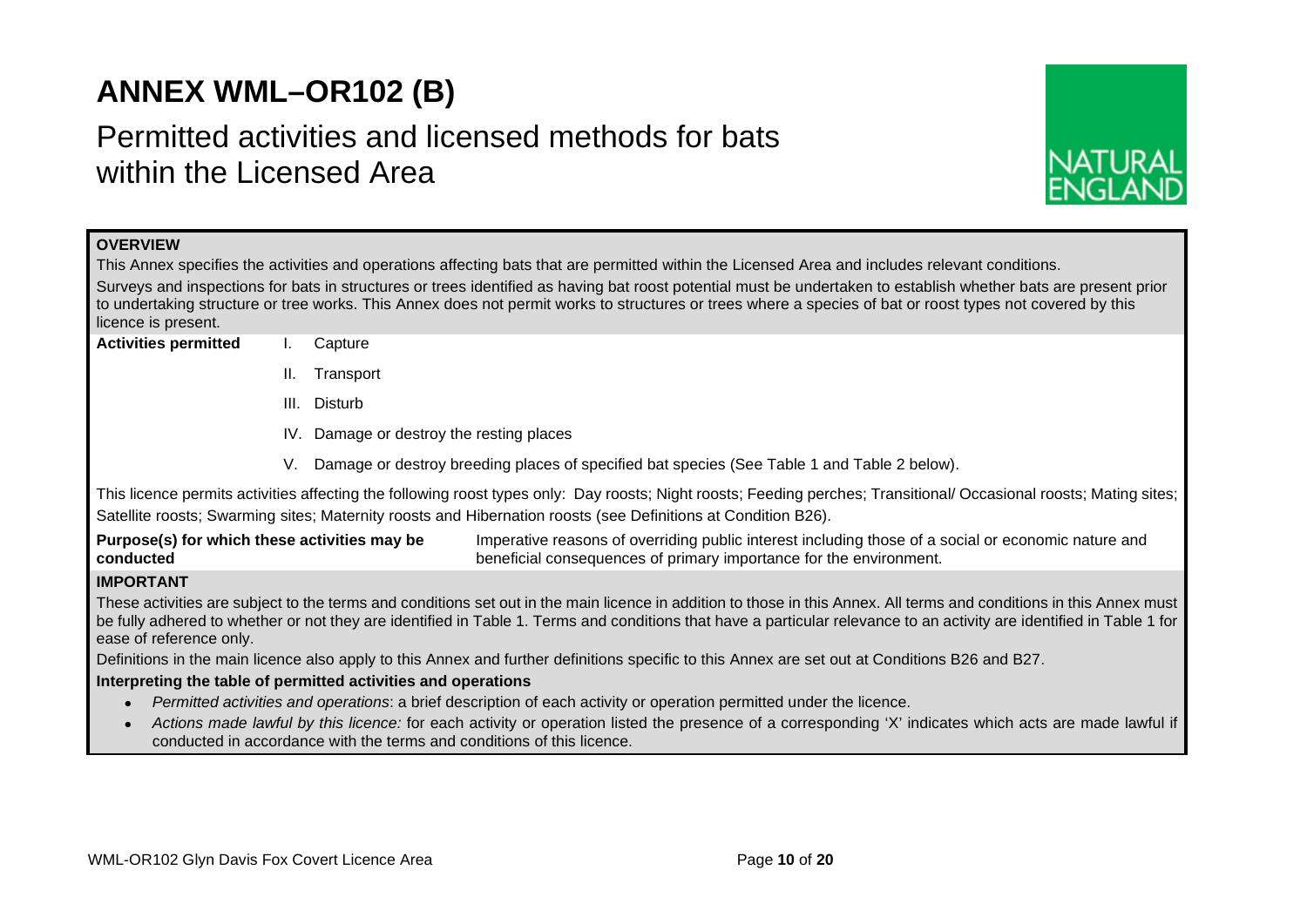|                                                                                  | Actions made lawful by this<br>licence |              |                           |                           |                          |                          |                           | <b>Additional</b><br>condition No.<br>especially<br>relevant to the<br>action           | <b>Permitted methods</b>                                                                                 | <b>Species</b><br>permitted                                              |
|----------------------------------------------------------------------------------|----------------------------------------|--------------|---------------------------|---------------------------|--------------------------|--------------------------|---------------------------|-----------------------------------------------------------------------------------------|----------------------------------------------------------------------------------------------------------|--------------------------------------------------------------------------|
| <b>Permitted activities</b><br>and operations                                    | Capture                                | Transport    | <b>Disturb</b>            | resting place<br>Damage   | Damage<br>breeding sites | resting place<br>Destroy | breeding sites<br>Destroy |                                                                                         |                                                                                                          |                                                                          |
| Noise, lighting and<br>vibration caused by<br>construction-related<br>activities |                                        |              | X                         | $\times$                  | $\sf X$                  |                          |                           | B1, B2, B3, B4,<br><b>B10</b>                                                           | Disturbance by noise,<br>lighting and vibration                                                          | Common pipistrelle<br>Soprano pipistrelle<br>Brown long-eared<br>Noctule |
| Pre-works inspection<br>of structures or trees                                   | $\mathsf{X}$                           | $\mathsf X$  | $\boldsymbol{\mathsf{X}}$ | $\boldsymbol{\mathsf{X}}$ | $\times$                 |                          |                           | B1, B2, B3, B4,<br>B <sub>5</sub>                                                       | By hand; Endoscope; Torch<br>illumination; Static hand-<br>held net;                                     | Leisler's<br>Daubenton's<br>Natterer's                                   |
|                                                                                  |                                        |              |                           |                           |                          |                          |                           |                                                                                         |                                                                                                          | Brandt's<br>Whiskered<br>Barbastelle*                                    |
|                                                                                  |                                        |              |                           |                           |                          |                          |                           |                                                                                         |                                                                                                          | *breeding sites NOT<br>included                                          |
| Roost loss through                                                               |                                        |              |                           |                           |                          |                          |                           | B1, B2, B3, B4,<br>B5, B6, B7, B8,<br>B9, B10, B11,<br>B12, B13, B14,<br>B15, B16, B17, | Exclusion by one-way door<br>or valve; Permanent<br>exclusion; Destructive<br>Search by Soft Demolition; |                                                                          |
| structure or tree works                                                          | X                                      | $\mathsf{X}$ | $\sf X$                   | $\sf X$                   | $\times$                 | X                        | X                         | <b>B18</b>                                                                              | <b>Mechanical Demolition</b>                                                                             |                                                                          |

# **Table 2: Licensable activities and maximum numbers:**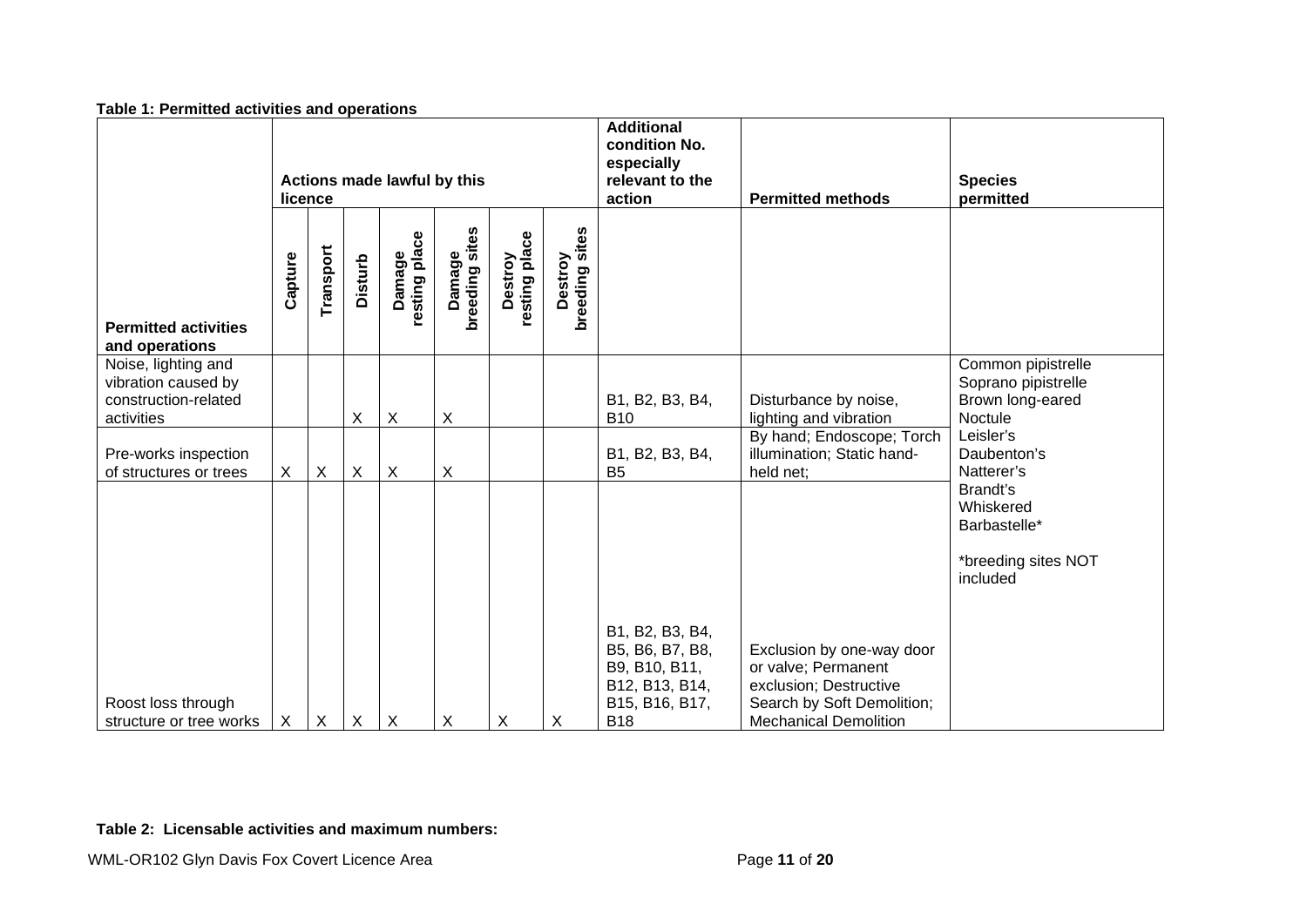| <b>Species</b>             |         | Licensable activities and maximum numbers: |                         |                                                                                                                                                                                                          |                                                                            |                                                                                                                                                    |                                                                         |  |  |  |
|----------------------------|---------|--------------------------------------------|-------------------------|----------------------------------------------------------------------------------------------------------------------------------------------------------------------------------------------------------|----------------------------------------------------------------------------|----------------------------------------------------------------------------------------------------------------------------------------------------|-------------------------------------------------------------------------|--|--|--|
|                            | Capture | <b>Transport</b>                           | <b>Disturb</b>          | Damage resting<br>place                                                                                                                                                                                  | Damage<br>breeding sites                                                   | <b>Destroy</b><br>resting place                                                                                                                    | <b>Destroy</b><br>breeding sites                                        |  |  |  |
| Common<br>pipistrelle bat  | 30      | 30                                         | Not<br>Specified        | Indirect disturbance<br>impacts to 8 high<br>potential and 16<br>moderate potential<br>trees with PRF's                                                                                                  | 0 confirmed<br>20 PRFs with<br>potential to<br>support maternity<br>roosts | 0 confirmed<br>143 PRFs in 36 trees with<br>moderate and high<br>potential suitable for<br>resting places including<br>76 suitable for hibernation | 0 confirmed<br>20 PRFs with potential<br>to support maternity<br>roosts |  |  |  |
| Soprano<br>pipistrelle bat | 25      | 25                                         | <b>Not</b><br>Specified | Indirect disturbance<br>impacts to one<br>soprano pipistrelle<br>day roost (2DC-<br>4ENG).<br>Indirect disturbance<br>impacts to 8 high<br>potential and 16<br>moderate potential<br>trees with PRF's    | 0 confirmed<br>20 PRFs with<br>potential to<br>support maternity<br>roosts | 0 confirmed<br>143 PRFs in 36 trees with<br>moderate and high<br>potential suitable for<br>resting places including<br>76 suitable for hibernation | 0 confirmed<br>20 PRFs with potential<br>to support maternity<br>roosts |  |  |  |
| Daubenton's bat            | 5       | $\overline{5}$                             | <b>Not</b><br>Specified | Indirect disturbance<br>impacts to two<br>Daubenton's day<br>roosts (2N7-6HCV<br>& 2ND-ZAHS).<br>Indirect disturbance<br>impacts to 8 high<br>potential and 16<br>moderate potential<br>trees with PRF's |                                                                            | 0 confirmed<br>143 PRFs in 36 trees with<br>moderate and high<br>potential suitable for<br>resting places including<br>76 suitable for hibernation |                                                                         |  |  |  |
| Natterer's bat             | 20      | 20                                         | <b>Not</b><br>Specified | Indirect disturbance<br>impacts to 8 high<br>potential and 16<br>moderate potential<br>trees with PRF's                                                                                                  | 0 confirmed<br>20 PRFs with<br>potential to<br>support maternity<br>roosts | 0 confirmed<br>143 PRFs in 36 trees with<br>moderate and high<br>potential suitable for<br>resting places including<br>76 suitable for hibernation | 0 confirmed<br>20 PRFs with potential<br>to support maternity<br>roosts |  |  |  |
| Whiskered bat              | 10      | 10                                         | <b>Not</b>              | Indirect disturbance                                                                                                                                                                                     |                                                                            | 0 confirmed                                                                                                                                        | L,                                                                      |  |  |  |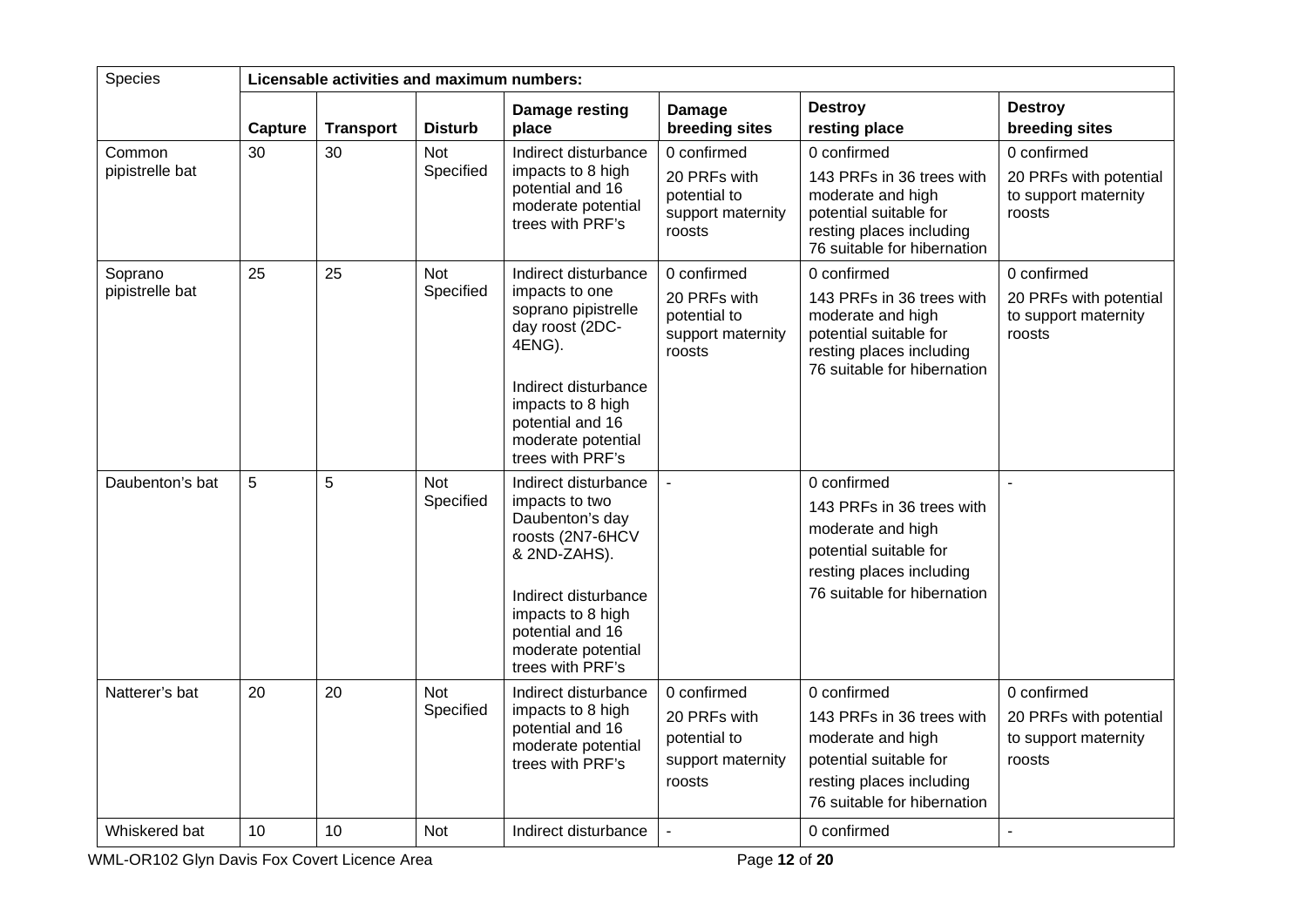|                         |    |    | Specified               | impacts to 8 high<br>potential and 16<br>moderate potential<br>trees with PRF's.<br>Loss of<br>foraging/commuting<br>habitat for building<br>roosts located to<br>the west of the<br>Scheme.                         |                                                                                                                                                                                                                  | 143 PRFs in 36 trees with<br>moderate and high<br>potential suitable for<br>resting places including<br>76 suitable for hibernation                                                                                                    |                                                                         |
|-------------------------|----|----|-------------------------|----------------------------------------------------------------------------------------------------------------------------------------------------------------------------------------------------------------------|------------------------------------------------------------------------------------------------------------------------------------------------------------------------------------------------------------------|----------------------------------------------------------------------------------------------------------------------------------------------------------------------------------------------------------------------------------------|-------------------------------------------------------------------------|
| Brandt's bat            | 10 | 10 |                         | Indirect disturbance<br>impacts to 8 high<br>potential and 16<br>moderate potential<br>trees with PRF's.<br>Loss of<br>foraging/commuting<br>habitat for building<br>roosts located to<br>the west of the<br>Scheme. |                                                                                                                                                                                                                  | 0 confirmed<br>143 PRFs in 36 trees with<br>moderate and high<br>potential suitable for<br>resting places including<br>76 suitable for hibernation                                                                                     |                                                                         |
| Brown long-eared<br>bat | 40 | 40 | <b>Not</b><br>Specified | Indirect disturbance<br>impacts to 8 high<br>potential and 16<br>moderate potential<br>trees with PRF's.                                                                                                             | Indirect<br>disturbance<br>impacts to one<br>brown long-eared<br>maternity roost<br>(2LU-ZCUU).<br>Indirect<br>disturbance<br>impacts to 8 high<br>potential and 16<br>moderate<br>potential trees<br>with PRF's | 1 confirmed brown long-<br>eared day roost to be lost<br>through vegetation<br>clearance works.<br>143 PRFs in 36 trees with<br>moderate and high<br>potential suitable for<br>resting places including<br>76 suitable for hibernation | 0 confirmed<br>20 PRFs with potential<br>to support maternity<br>roosts |
| Noctule bat             | 15 | 15 | <b>Not</b><br>Specified | Indirect disturbance<br>impacts to 8 high<br>potential and 16<br>moderate potential                                                                                                                                  | 0 confirmed<br>20 PRFs with<br>potential to<br>support maternity                                                                                                                                                 | 0 confirmed<br>143 PRFs in 36 trees with<br>moderate and high<br>potential suitable for                                                                                                                                                | 0 confirmed<br>20 PRFs with potential<br>to support maternity<br>roosts |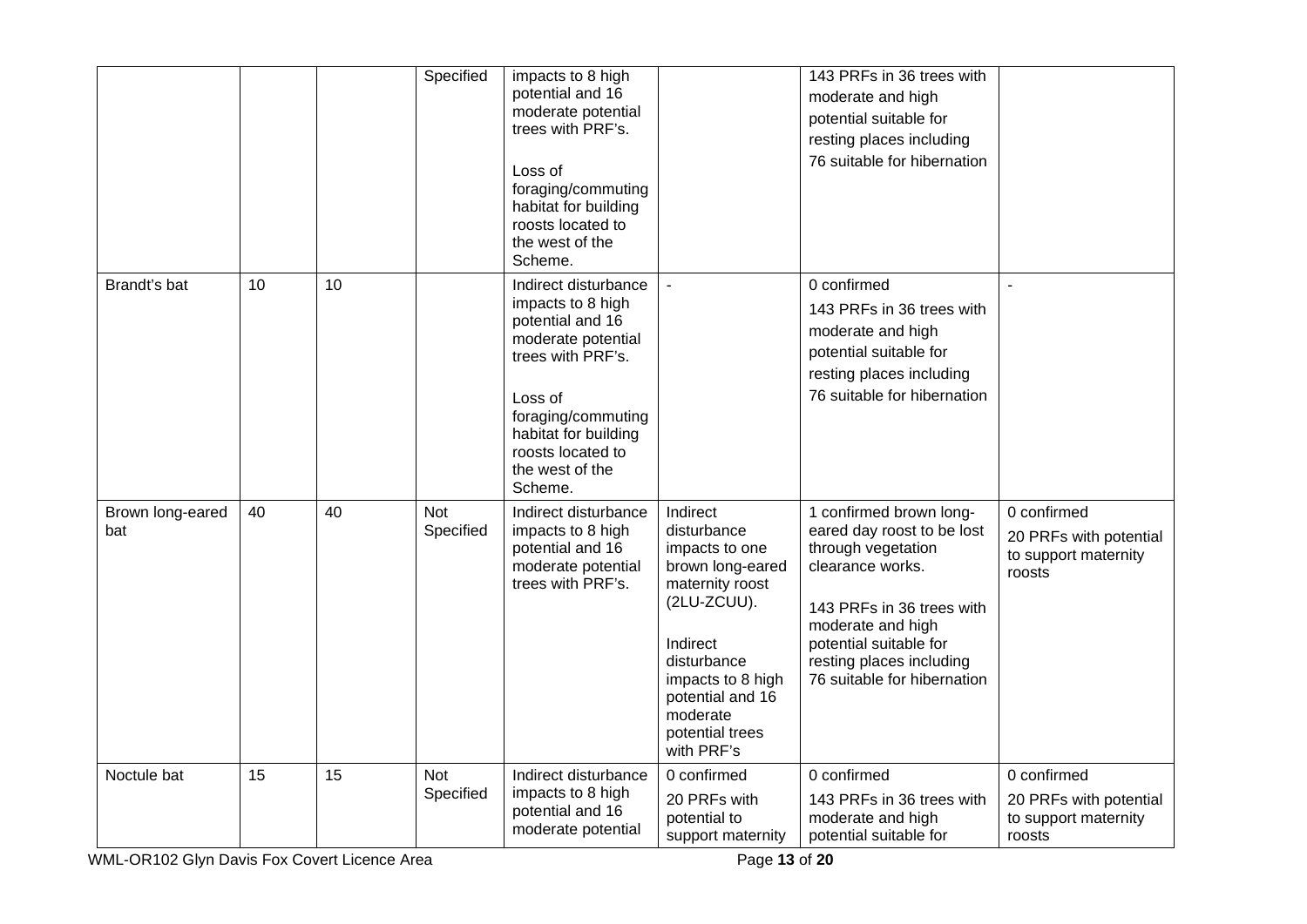|                      |                |                |                         | trees with PRF's                                                                                                                                                                                          | roosts                                                                          | resting places including<br>76 suitable for hibernation                                                                                                |                                                                         |
|----------------------|----------------|----------------|-------------------------|-----------------------------------------------------------------------------------------------------------------------------------------------------------------------------------------------------------|---------------------------------------------------------------------------------|--------------------------------------------------------------------------------------------------------------------------------------------------------|-------------------------------------------------------------------------|
| Leisler's bat        | $\overline{2}$ | $\overline{2}$ | <b>Not</b><br>Specified | Indirect disturbance<br>impacts to 8 high<br>potential and 16<br>moderate potential<br>trees with PRF's                                                                                                   |                                                                                 | 0 confirmed<br>143 PRFs in 36 trees with<br>moderate and high<br>potential suitable for<br>resting places including<br>76 suitable for hibernation     |                                                                         |
| Barbastelle bat      | $\overline{2}$ | $\overline{2}$ | <b>Not</b><br>Specified | Indirect disturbance<br>impacts to 8 high<br>potential and 16<br>moderate potential<br>trees with PRF's<br>suitable for roosting<br>bats including day<br>roosting barbastelle<br>which may be<br>present |                                                                                 | 0 confirmed<br>143 PRFs in 36 trees with<br>moderate and high<br>potential suitable for<br>resting places                                              |                                                                         |
| <b>Maximum total</b> |                |                |                         | <b>Indirect</b><br>disturbance<br>impacts to 8 high<br>potential and 16<br>moderate<br>potential trees<br>with PRF's<br>suitable for any<br>species.                                                      | 1 confirmed.<br>20 PRFs with<br>potential to<br>support<br>maternity<br>roosts. | 1 confirmed.<br>143 PRFs in 36 trees<br>with moderate and high<br>potential suitable for<br>resting places including<br>76 suitable for<br>hibernation | 0 confirmed<br>20 PRFs with<br>potential to support<br>maternity roosts |

The maximum number(s) stated in the above table refers to the maximum number of individuals of the stated species that can be captured or transported under the terms of this licence and the maximum number/s of resting places (see definition B26) or breeding sites that can be damaged or destroyed under this licence (if applicable).

# **ANNEX B LICENCE CONDITIONS**

## **Working under this licence:**

- B1. This licence is only to be used in connection with the Project Description and only when alternatives recognised by the Named Ecologist or an Accredited Agent are not appropriate to the conservation of bats.
- B2. The Licensee, the Named Ecologist, Accredited Agents, the Appointed Person and Assistants must adhere to the activities and timescales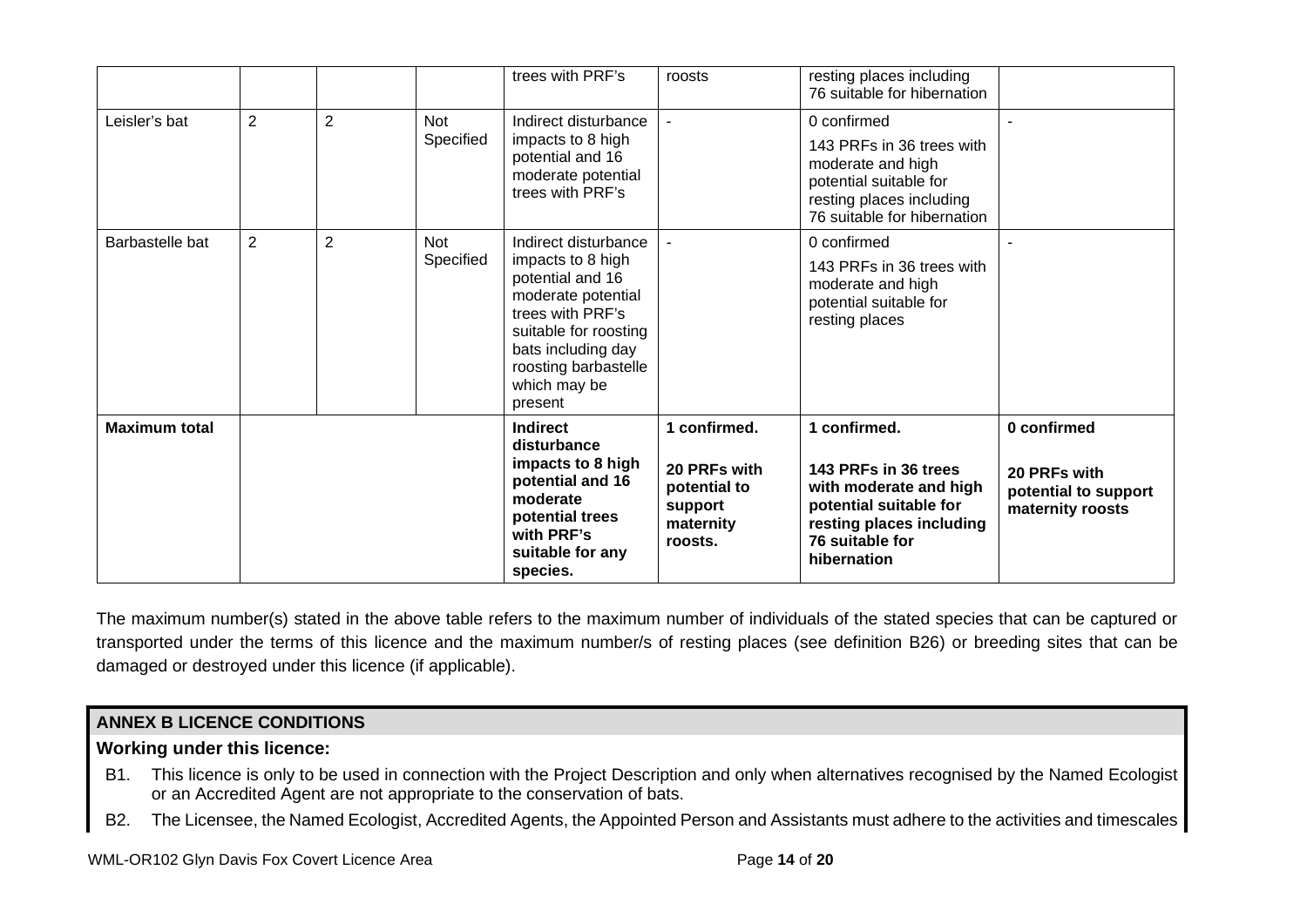agreed in the Glyn Davis Fox Covert Licence Area Work Schedule**.**

B3. The Named Ecologist or an Accredited Agent must ensure that all those involved with the licensed works understand by way of a 'tool box talk' that bats are present; the legislation relating to bats; measures that will be used to protect them; good working practices; licensed activities and what to do should bats be found. This information must be provided before any licensed works commence on site. A written record that this has been undertaken, and that it covers the above points, must be kept by the Named Ecologist or Accredited Agent and made available to Natural England or any police officer on request.

# **Methodology:**

- B4. All relevant animal welfare legislation must be complied with at all times.
- B5. All works must be undertaken using best practice methodology to ensure minimal risk to bats. Persons acting under this licence must abide by the advice on excluding bats, handling bats and working in bat roosts in the most up to date edition of the *"Bat Mitigation Guidelines"* and the *"Bat Workers Manual"*. "*The Bat Survey - Good Practice Guidelines*" are available from the BCT website. You are expected to check whether this guidance has been updated and if so, to ensure that you act in accordance with the most up to date version. In addition to this:
	- a) The use of endoscopes, artificial light from torches, Destructive Search by Soft Demolition (see Definition in Annex Condition B27) temporary obstruction of roost access, temporary or permanent exclusion methods (including installation) and use of static hand held nets must only be undertaken or directly supervised by the Named Ecologist, or an Accredited Agent.
	- b) Where capture and/or handling of bats are necessary, only the Named Ecologist, Accredited Agent, or an Assistant may do so. Capture/handling/exclusion of bats must only be undertaken in conditions suitable for bats to be active.
	- c) Where bats are discovered and taken under this licence they must either be relocated to a suitable roost for the species, or where bats are held this must be done safely and bats released on site at dusk in, or adjacent to, suitable foraging/ commuting habitat in safe areas within or directly adjacent to the pre-works habitat. Where a bat is unexpectedly discovered in adverse weather conditions, condition B14 must be followed.
	- d) Endoscopes and handheld nets are only to be used to assist with the locating and capture of bats.
	- e) Temporary and permanent exclusion must be carried out using techniques specified in the most up to date edition of the '*Bat Workers Manual*'. If one-way exclusion devices are to be used, each device must remain in position for a period of at least 5 consecutive days/ nights throughout a spell of suitable weather conditions, or longer until these conditions prevail.
	- f) Prior to destructive works, an inspection using torches and/or an endoscope must be performed internally to search for the presence of bats. If any bat species covered by this licence is found and is accessible, each will be captured by gloved hand or hand-held net, given a health check and then each placed carefully inside a drawstring, calico cloth holding bag or similar for transport.
	- g) Following inspection and exclusion operations, the removal of any feature with bat roost potential, will be only performed by hand and under direct ecological supervision. Where applicable, materials will be removed carefully away and not rolled or sprung to avoid potential harm to bats. The undersides of materials will be checked by the Named Ecologist or Accredited Agent for bats that may be clung to them before removal.
- B6. For structures or trees that are safe to inspect and that possess Potential Roosts Features (PRFs) that can be accessed, pre-works inspection/s or climbing inspection/s will be undertaken no more than three days prior to demolition or tree felling. For known roosts and PRFs consisting of cavities (or similar), Destructive Search by Soft Demolition / Soft Felling (see Definition in Annex Condition B27) will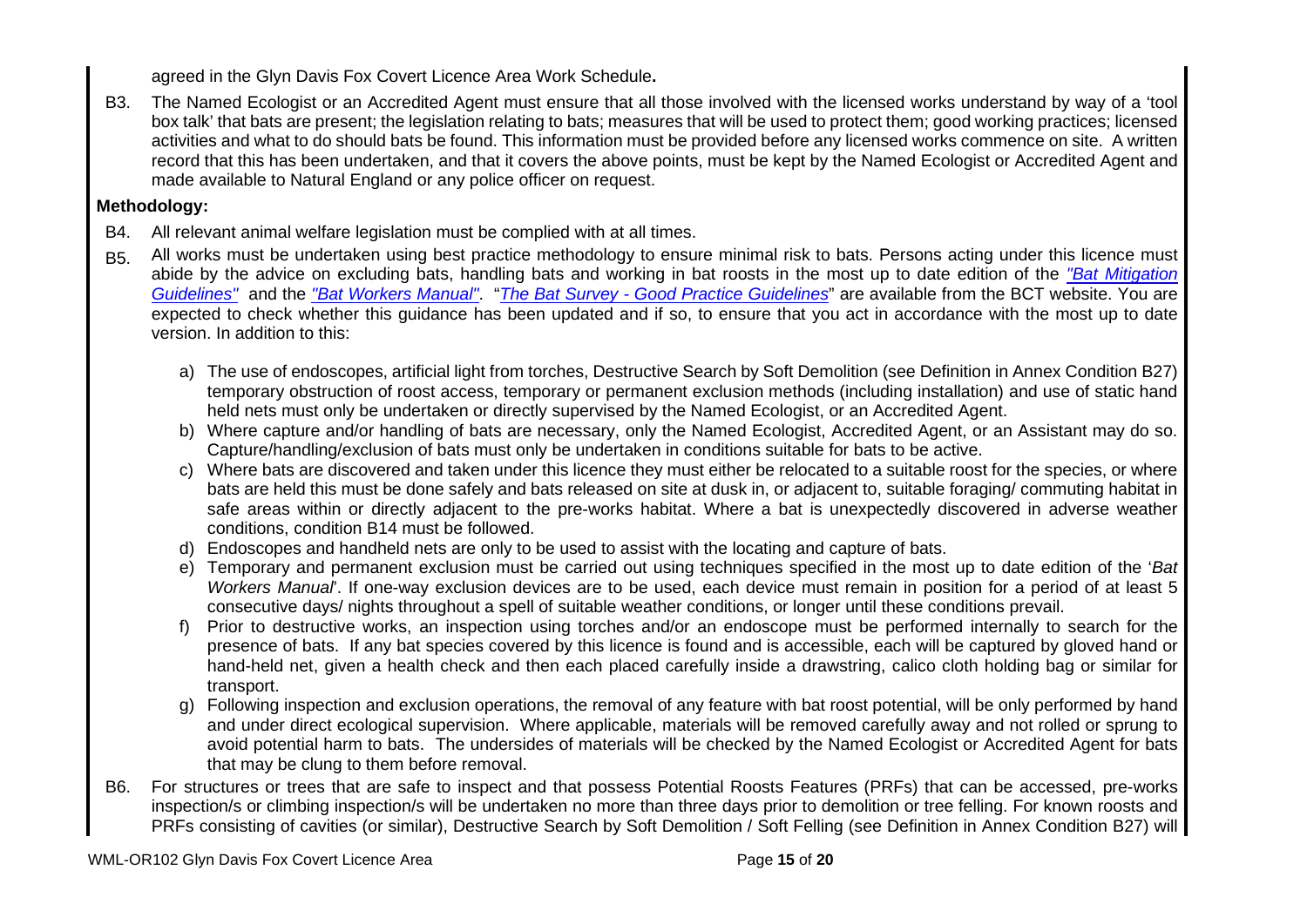take place on the same day as the pre-works / pre-felling inspection.

- B7. For PRFs confirmed as containing no bats, the PRF will be immediately destroyed / felled or made unsuitable for bats. Materials used for soft blocking must be appropriate for intended purposed and not risk entrapping or capturing bats or other wildlife.
- B8. For PRFs that contain bats, bats will be removed in line with the procedures specified in Condition B5 above.
- B9. Should bats be discovered inside a structure or tree and cannot be successfully captured due to the nature of the roost feature, the Named Ecologist or Accredited Agent or tree climber will withdraw. In this circumstance, during the active bat season (April-October), an emergence survey followed by dawn re-entry survey in suitable weather conditions will be undertaken in relation to the confirmed roost (using infrared (IR) cameras) to identify when bats have left the roost and not re-entered. This will be followed by re-inspection of the feature or tree and soft blocking of the roost prior to being destroyed or felled or made unsuitable for bats. If an inspection of the structure or tree is not possible then it must undergo a Destructive Search by Soft Demolition or Soft Felling (see Definitions in Annex Condition B27).

# **Impacts**:

B10. Disturbance of bats and damage and/or destruction of bat roosts will be limited to those structures or trees shown on the Glyn Davis Fox Covert Licence Area Bat Impacts Maps.

# **Undertaking works on roosts under this licence:**

- B11. A written record must be kept of capture and exclusion efforts undertaken, including weather conditions (including over-night minimum temperature and rainfall), numbers and species of bats captured/taken and duration of exclusion process.
- B12. Destructive Searches by soft demolition or soft felling (See Definition in Annex Condition B27) may only be carried out when it is dry and mild and after temperatures have not dropped below 8°C for 4 days.
- B13. Licensable activities impacting satellite, maternity and hibernation roosts (see Definition in Annex Condition B26) must not be undertaken while the roost is in use for these purposes. Where the roosts are excluded ahead of seasonal use, appropriate compensation (if required) must be in place and available for use prior to exclusions taking place.
- B14. If individual bats are discovered unexpectedly, including during periods of adverse weather, then the following steps must be taken:
	- a) Works to that structure or tree must stop immediately. If the Named Ecologist or an Accredited Agent is not on site, he/she must be contacted immediately to attend the site.
	- b) Do not expose the bat or cause it to fly out of the roost on its own accord.
	- c) The bat must only be handled by the Named Ecologist or an Accredited Agent unless it is in immediate danger. The bat must be carefully placed in a lidded ventilated box with a piece of clean cloth and a small shallow container with some water. The box must be kept in a safe, quiet location.
	- d) Care must be taken to avoid rousing the bat during transfer to a suitable location which may be a suitable hibernation box or other alternative roost constructed, providing a safe, quiet environment with stable, suitable temperature and relatively high humidity, safe from further disturbance.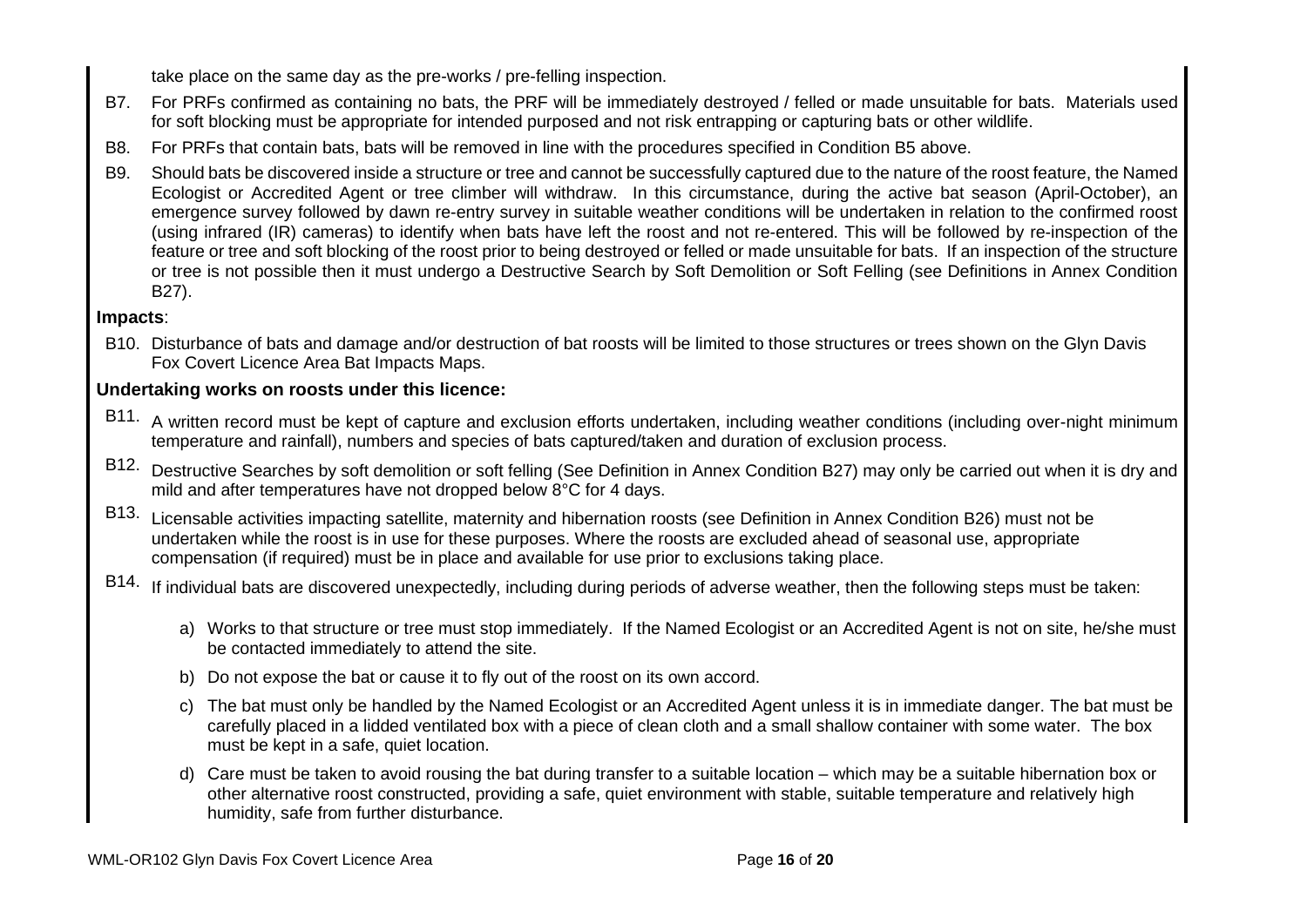- e) The Named Ecologist must re-assess the feature and determine whether works can continue under this licence, or whether a modification to the licence is required before works re-commence. A written record must be kept of this decision and made available to Natural England or any police officer on request. This incident must also be reported on the licence return form.
- f) Any underweight or injured bats must be taken into temporary care by an experienced bat carer and looked after until such time that the bat can be transferred to a suitable replacement roost at the same site, or weather conditions are suitable for release at the same site.
- B15. Natural England must be notified in writing, to HS2wildlifelicensing@naturalengland.org.uk, within 48hrs of encountering one or more bats of any species.
- B16. Provision must be made for prompt assistance to deal with any injured bat. Any injured or dead bats must be reported to Natural England on the licence return form.
- B17. Mechanical Demolition (see Definition in Annex Condition B27) of a structure must only take place after the structure been declared free of bats by the Named Ecologist or Accredited Agent.

## **Compensation and mitigation:**

- B18. All compensation features as shown on Figures E3a, E3b and E3c must be erected or created adjacent to the impacted areas under the direct supervision of the Named Ecologist or Accredited Agent.
- B<sub>19.</sub> Bat roost compensation and mitigation measures must be provided in accordance with those set out in Table 3 below.

| Table 3. Provision of bat roost compensation and mitigation measures as specified on the Glyn Davis Fox Covert Licence |
|------------------------------------------------------------------------------------------------------------------------|
| Area Bat Habitat Creation Maps.                                                                                        |

| Roost feature type (existing confirmed roost or PRF)                           | <b>Compensation ratio</b><br>(roost mitigation feature: roost or tree lost) |
|--------------------------------------------------------------------------------|-----------------------------------------------------------------------------|
| Annex 2 species (any roost type)                                               | 4:1                                                                         |
| Maternity / hibernation / mating roost (any species)                           | 4:1                                                                         |
| Non-Annex 2 species (any roost other than maternity, hibernation or<br>mating) | 2:1                                                                         |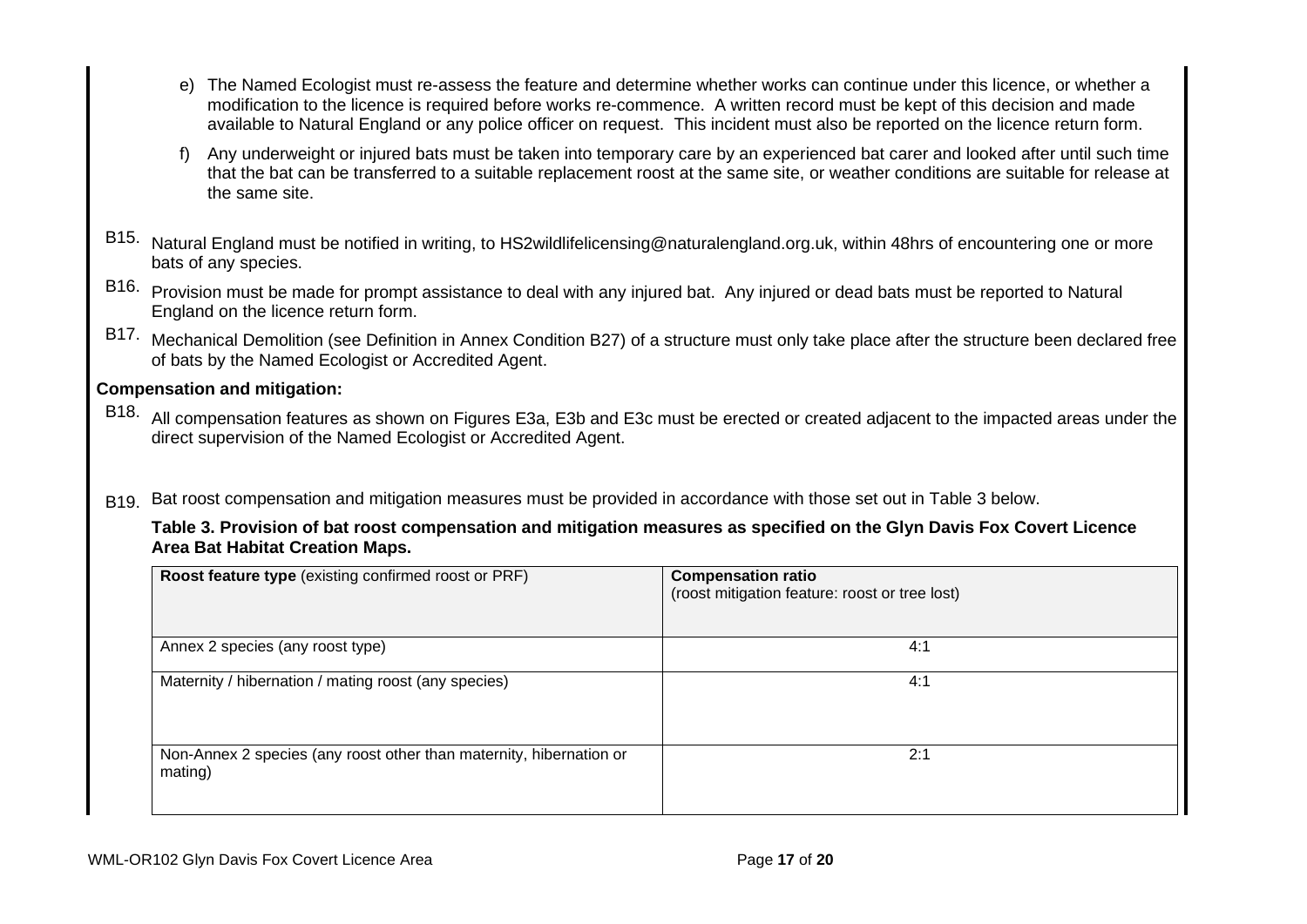| Trees with PRFs (moderate potential only) |  |
|-------------------------------------------|--|
| Trees with PRFs (high potential only)     |  |

## **Table 4. – Details of roosts and PRFs to be lost and number of replacement features required**

| <b>Species</b>                                       | Roost<br>conservation<br>value            | <b>Number</b><br>affected<br>directly             | <b>Compensation ratio</b>                                                      | Minimum number of compensatory RMFs<br>required              |
|------------------------------------------------------|-------------------------------------------|---------------------------------------------------|--------------------------------------------------------------------------------|--------------------------------------------------------------|
| Brown long-<br>eared                                 | Low                                       |                                                   | 2:1                                                                            | 2 (provided as bat boxes)                                    |
| NA.                                                  | Trees with PRFs<br>- high potential       |                                                   | 1:1                                                                            | 4 (provided as bat boxes)                                    |
| <b>NA</b>                                            | Trees with PRFs<br>-moderate<br>potential | 32                                                | 1:1                                                                            | 20 (provided as bat boxes)<br>12 (provided through planting) |
| Tree dwelling<br>bat<br>assemblage<br>$(10$ species) | TBC                                       | To be<br>determined<br>following<br>felling works | As per Glyn Davis Fox Covert<br>Licence Area Method Statement<br>E3.3b Table 1 | Final number TBC following felling works                     |

B<sub>20.</sub> A roost mitigation features may comprise either a suitable bat box, an existing PRF on a felled tree which has been relocated to an adjacent enhancement area (i.e. a 'monolith' if laid on the ground) or a new 'veteranised' feature created within either a retained tree or on a felled and relocated monolith.

## **Post-development site maintenance and habitat management requirements:**

- B21. Maintenance of bat boxes must comply with the HS2 Technical Standard Ecological Monitoring Strategy (ECMS) (ref: HS2-HS2-EV-STR-000-000029 C01 dated October 2018).
- B22. In accordance with the Environmental Minimum Requirements (see Definitions) for HS2 Phase One, the licensee must submit to Natural England the Ecology Site Management Plan (ESMP) for Glyn Davis Fox Covert Licence Area for review and approval, at draft stage and any future versions.

## **Post-development monitoring and reporting requirements:**

- B23. Post-impact bat population monitoring must be implemented, in accordance with section E4.2b of the Glyn Davis Fox Covert Licence Area Method Statement and E5b of the Glyn Davis Fox Covert Licence Area Work Schedule (see definitions above).
- B24. An annual monitoring report outlining the results of monitoring and an assessment of any significant impacts must be submitted annually to Natural England following the completion of all specified methods in each calendar year for the duration of monitoring works (see Condition 16 of the licence).
- B25. It is a condition of this licence that the following reports are completed and returned to Natural England as specified:

I. Report of action within 14 days (two weeks) after the expiry of the licence;

II. Interim annual reports.

WML-OR102 Glyn Davis Fox Covert Licence Area **Page 18** of **20** Page 18 of **20**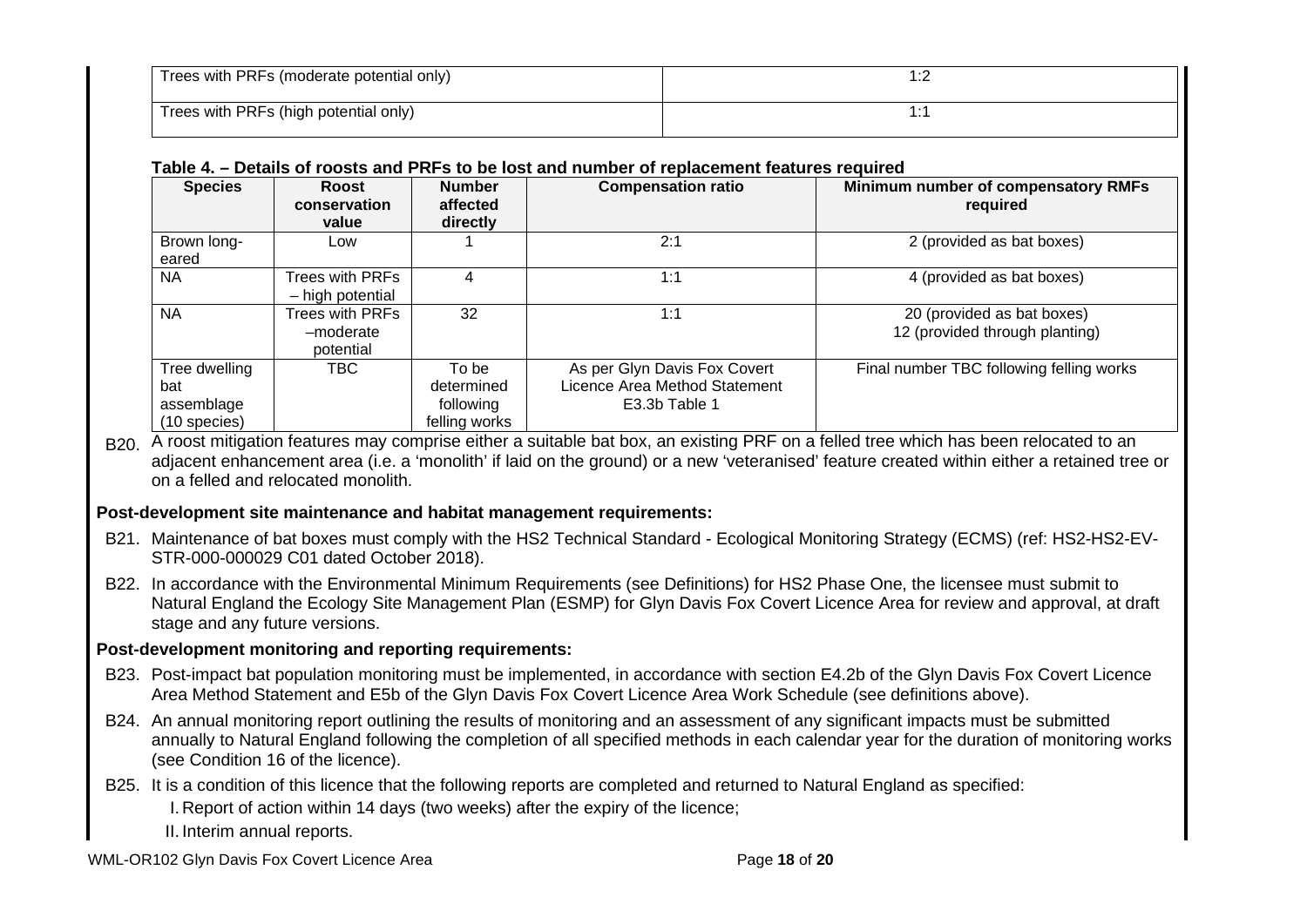III. Report on the Conservation Status of the bat species present within Glyn Davis Fox Covert Licence Area during the operational phase to be submitted to Natural England for review. This should be after the monitoring in year 8 has been completed.

## **Definitions used in this annex:**

B<sub>26</sub>. For the purpose of this licence the following roost types are defined as:

- a. **Day roost**: a place where individual bats, or small groups of males, rest or shelter in the day but are rarely found by night in the summer.
- b. **Night roost**: a place where bats rest or shelter in the night but are rarely found in the day. May be used by a single individual on occasion or it could be used regularly by the whole colony.
- c. **Feeding roost**: a place where individual bats or a few individuals feed during the night but are rarely present by day.
- d. **Transitional / occasional roost**: used by a few individuals or occasionally small groups for generally short periods of time on waking from hibernation or in the period prior to hibernation.
- e. **Swarming site:** where large numbers of males and females gather during late summer to autumn. Appear to be important mating sites.
- f. **Mating sites: sites where mating takes place from later summer and can continue through winter.**
- g. **Maternity roost**: where female bats give birth and raise their young to independence.
- h. **Satellite roost**: an alternative roost found in close proximity to the main nursery colony used by a few individual breeding females or small groups of breeding females throughout the breeding season.
- i. **Hibernation roost**: where bats may be found individually or together during winter. They have a constant cool temperature and high humidity.
- j. **Potential Roost Feature (PRF):** features that bats could use for roosting. PRFs that may be used by bats are listed in The BCT Bat Surveys for Professional Ecologists: Good Practice Guidelines (3rd edition)
- k. **Resting Place:** A tree in which bats rest is defined as a resting place.
- B27. For the purpose of this licence the following licensed methods are defined as: